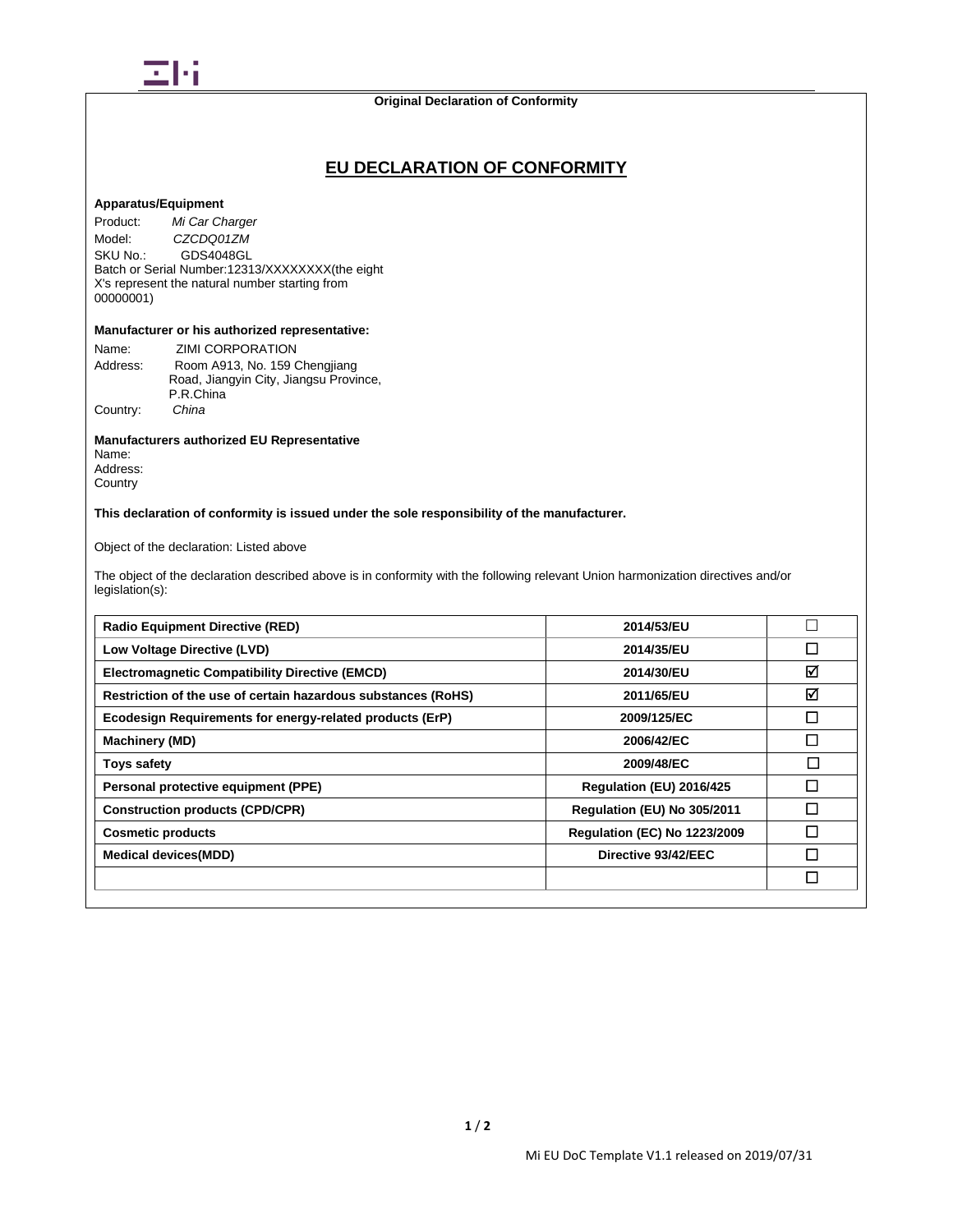

References to the relevant harmonized standards used, including the date of the standard, or references to the other technical specifications, including the date of the specification, in relation to which conformity is declared:

| <b>Harmonized Standard</b> | <b>Test Report No.</b> | <b>Test lab</b>                                           |
|----------------------------|------------------------|-----------------------------------------------------------|
| EN 50498:2010              | 50130103 001           | TUV Rheinland (China) Ltd.                                |
| EN 55032:2012              | 50130103 001           | TUV Rheinland(China) Ltd.                                 |
| EN 55035:2017              | 50130103 001           | TUV Rheinland (China) Ltd.                                |
| EN 50581:2012              | TSNEC1501256201        | SGS-CSTC Standards Technical Services (Tianjing) Co., Ltd |
|                            |                        |                                                           |
|                            |                        |                                                           |



Name of notified body: Reference Number of the certificate: 4 digit notified body number:

Signed for and on behalf of ZIMI CORPORATION

Place and date of issue: Room A913, No. 159 Chengjiang Road, Jiangyin City, Jiangsu Province, P.R.China

2018-05-17

Signature:

Gundong Iia

Name, function:

*Guodong Jia, Product Quality Manager*

Color Image of product:



 $C \in$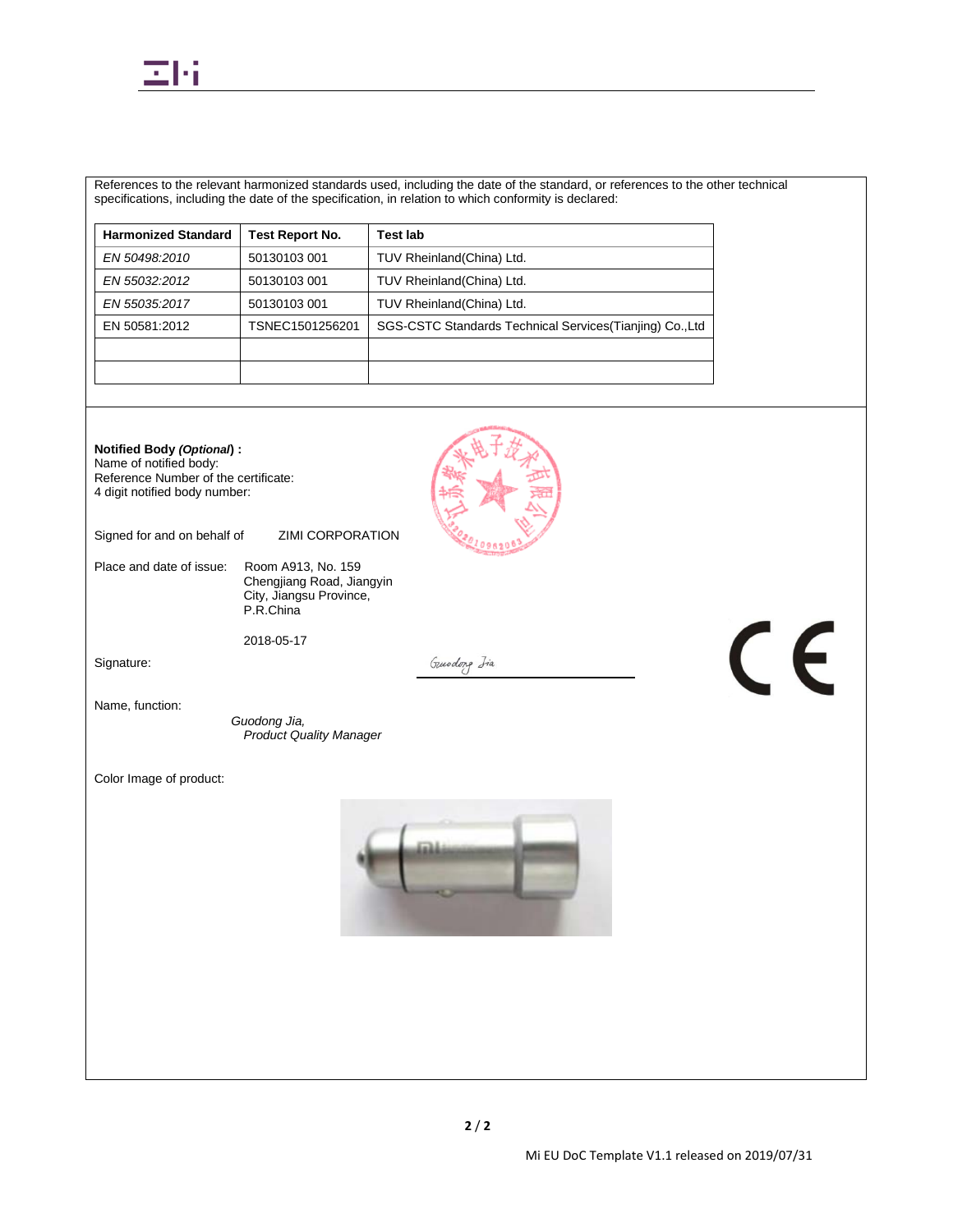

# **PROHLÁŠENÍ O SHODĚ EU**

## **Zařízení**

Produkt: *Mi Car Charger* Model: *CZCDQ01ZM*<br>Č. SKU: GDS4048GL GDS4048GL Šarže nebo výrobní číslo:12313/XXXXXXXX(the eight X's represent the natural number starting from 00000001)

### **Výrobce nebo jeho autorizovaný zástupce:**

| Název:  | <b>ZIMI CORPORATION</b>   |
|---------|---------------------------|
| Adresa: | Room A913, No. 159        |
|         | Chengjiang Road, Jiangyin |
|         | City, Jiangsu Province,   |
|         | P.R.China                 |
| Země:   | China                     |

#### **Autorizovaný zástupce výrobce pro EU** Název: Adresa: Země:

**Toto prohlášení o shodě je vydáváno zcela na přímou odpovědnost výrobce.**

Předmět prohlášení: Uvedeno výše Uvedeno výše

Výše uvedený předmět prohlášení splňuje níže uvedené relevantní harmonizační směrnice a/nebo legislativu EU:

| Směrnice o rádiových zařízeních (RED)                 | 2014/53/EU                 |   |
|-------------------------------------------------------|----------------------------|---|
| Směrnice o nízkonapěťových zařízeních (LVD)           | 2014/35/EU                 | П |
| Směrnice o elektromagnetické kompatibilitě (EMCD)     | 2014/30/EU                 | ☑ |
| Omezení používání některých nebezpečných látek (RoHS) | 2011/65/EU                 | ☑ |
| Požadavky na ekodesign energetických produktů (ErP)   | 2009/125/ES                |   |
| Stroje (MD)                                           | 2006/42/ES                 |   |
| Bezpečnost hraček                                     | 2009/48/ES                 | П |
| Osobní ochranné prostředky (PPE)                      | Směrnice (EU) 2016/425     |   |
| Stavební výrobky (CPD/CPR)                            | Směrnice (EU) č. 305/2011  |   |
| Kosmetické produkty                                   | Směrnice (ES) č. 1223/2009 | П |
| Zdravotnické prostředky (MDD)                         | Směrnice 93/42/EHS         |   |
|                                                       |                            |   |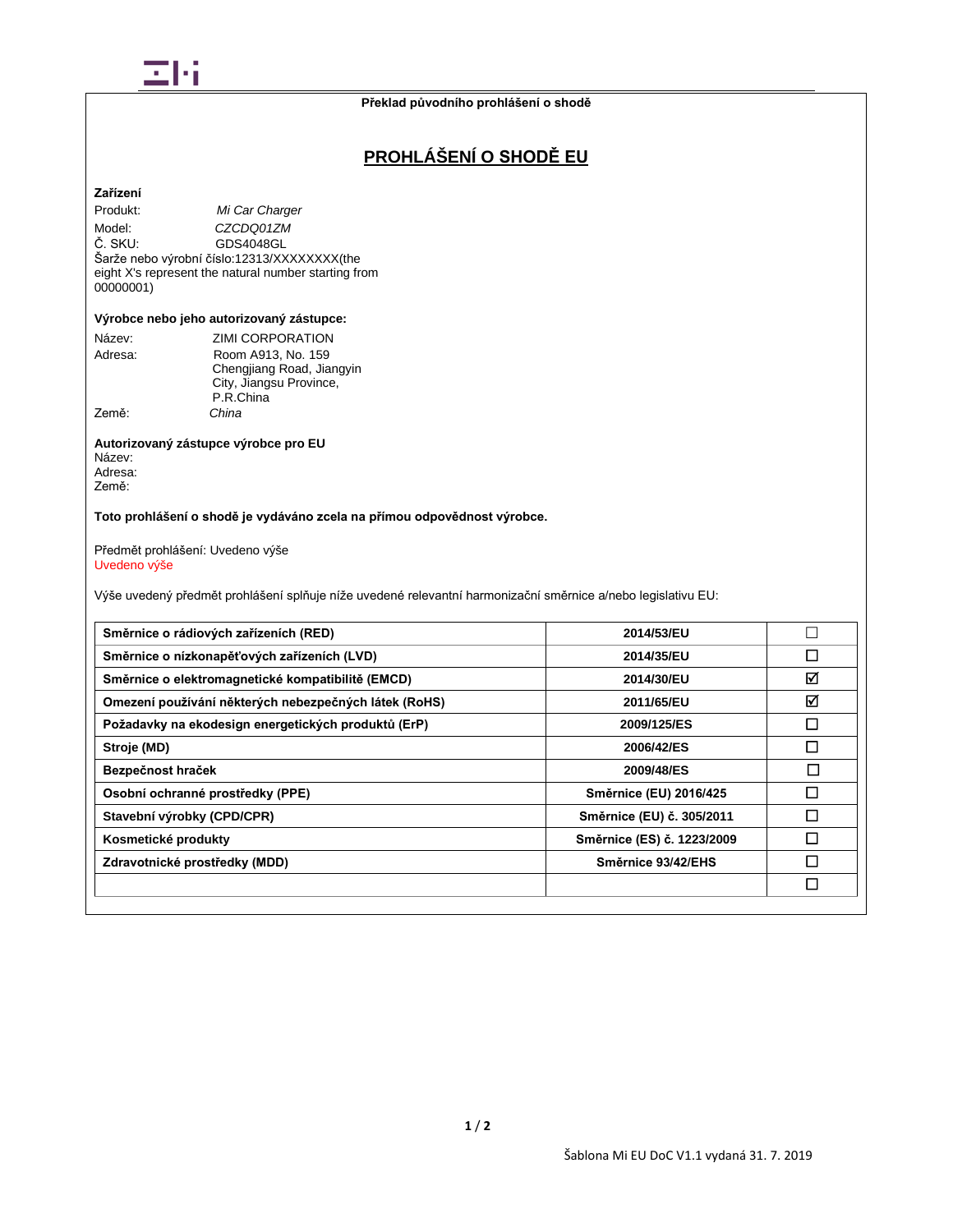

Níže najdete odkazy na použité relevantní harmonizované standardy (včetně data standardu) nebo na další technické specifikace (včetně data specifikace) v souvislosti s prohlašovanou shodou:

| Testovací zpráva č. | Testovací laboratoř                                       |
|---------------------|-----------------------------------------------------------|
| 50130103 001        | TUV Rheinland(China) Ltd.                                 |
| 50130103 001        | TUV Rheinland(China) Ltd.                                 |
| 50130103 001        | TUV Rheinland(China) Ltd.                                 |
| TSNEC1501256201     | SGS-CSTC Standards Technical Services (Tianjing) Co., Ltd |
|                     |                                                           |
|                     |                                                           |
|                     |                                                           |
|                     |                                                           |

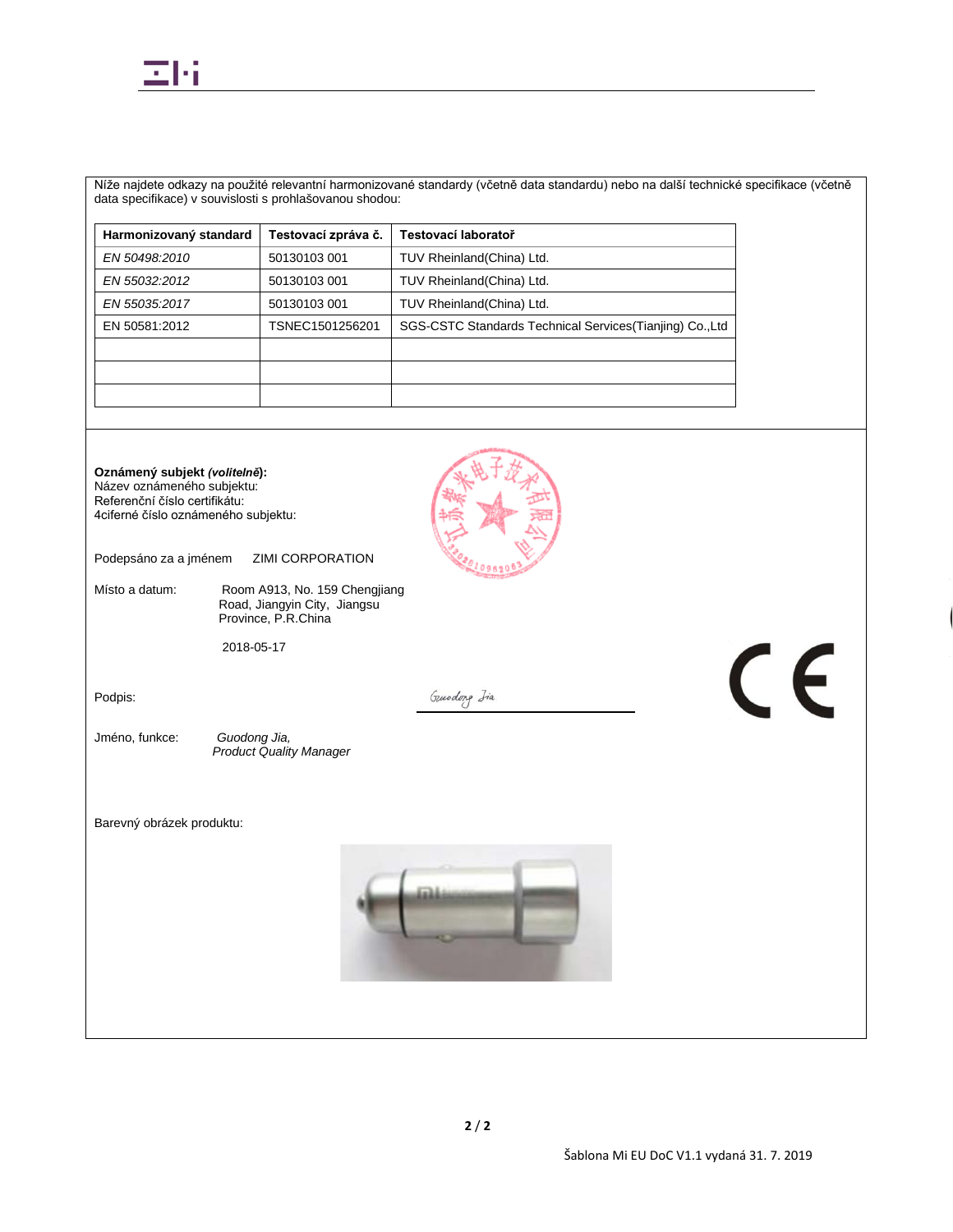

# **EU-KONFORMITÄTSERKLÄRUNG**

### **Elektrogeräte/Geräte**

Produkt: *Mi Car Charger* Modell: *CZCDQ01ZM*<br>SKU-Nr.: GDS4048GL GDS4048GL Chargen- oder Seriennummer:12313/XXXXXXXX(the eight X's represent the natural number starting from 00000001)

## **Hersteller oder dessen autorisierter Vertreter:**

| Name:    | <b>ZIMI CORPORATION</b>       |
|----------|-------------------------------|
| Adresse: | Room A913, No. 159 Chengjiang |
|          | Road, Jiangyin City, Jiangsu  |
|          | Province, P.R.China           |
| Land:    | China                         |

## **Autorisierte EU-Vertretung des Herstellers**

Name: Adresse: Land

**Diese Konformitätserklärung wird unter der alleinigen Verantwortung des Herstellers ausgestellt.**

Gegenstand der Erklärung: Oben aufgeführt Oben aufgeführt

Gegenstand der oben beschriebenen Erklärung ist die Konformität mit den folgenden relevanten Harmonisierungsrichtlinien und/oder Gesetzen der EU:

| Funkgeräte-Richtlinie (RED)                                              | 2014/53/EU                    |              |
|--------------------------------------------------------------------------|-------------------------------|--------------|
| Niederspannungsrichtlinie (NSR)                                          | 2014/35/EU                    | П            |
| Richtlinie über die elektromagnetische Verträglichkeit (EMV)             | 2014/30/EU                    | ☑            |
| Beschränkung der Verwendung bestimmter gefährlicher Stoffe (RoHS)        | 2011/65/EU                    | ☑            |
| Ökodesign-Anforderungen für energieverbrauchsrelevante Produkte<br>(ErP) | 2009/125/EC                   | $\mathsf{L}$ |
| <b>Maschinen (MD)</b>                                                    | 2006/42/EC                    | П            |
| Sicherheit von Spielzeug                                                 | 2009/48/EC                    | П            |
| Persönliche Schutzausrüstung (PSA)                                       | Verordnung (EU) 2016/425      | П            |
| <b>Bauprodukte (BPR)</b>                                                 | Verordnung (EU) Nr. 305/2011  | $\mathsf{L}$ |
| Kosmetikprodukte                                                         | Verordnung (EU) Nr. 1223/2009 |              |
| Medizinprodukte (MDD)                                                    | Richtlinie 93/42/EEC          |              |
|                                                                          |                               | П            |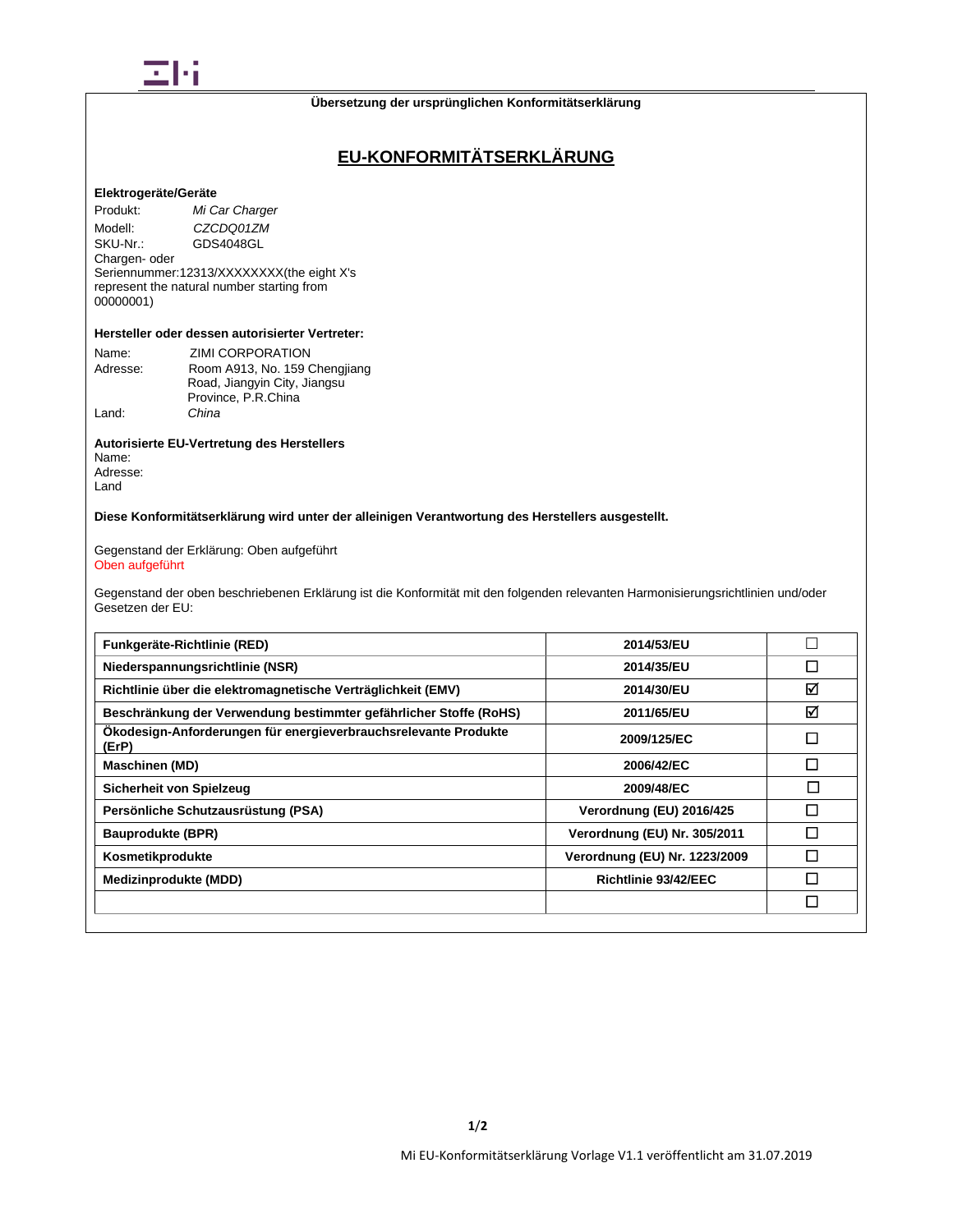

Bezugnahme auf die verwendeten einschlägigen harmonisierten Normen, einschließlich des Datums der Norm, oder Bezugnahme auf Spezifikationen, einschließlich des Datums der Spezifikation, für die die Konformität erklärt wird:

| <b>Harmonisierte Norm</b> | Testbericht-Nr. | <b>Testlabor</b>                                          |
|---------------------------|-----------------|-----------------------------------------------------------|
| EN 50498.2010             | 50130103 001    | TUV Rheinland(China) Ltd.                                 |
| EN 55032:2012             | 50130103 001    | TUV Rheinland(China) Ltd.                                 |
| EN 55035:2017             | 50130103 001    | TUV Rheinland(China) Ltd.                                 |
| EN 50581:2012             | TSNEC1501256201 | SGS-CSTC Standards Technical Services (Tianjing) Co., Ltd |
|                           |                 |                                                           |
|                           |                 |                                                           |
|                           |                 |                                                           |

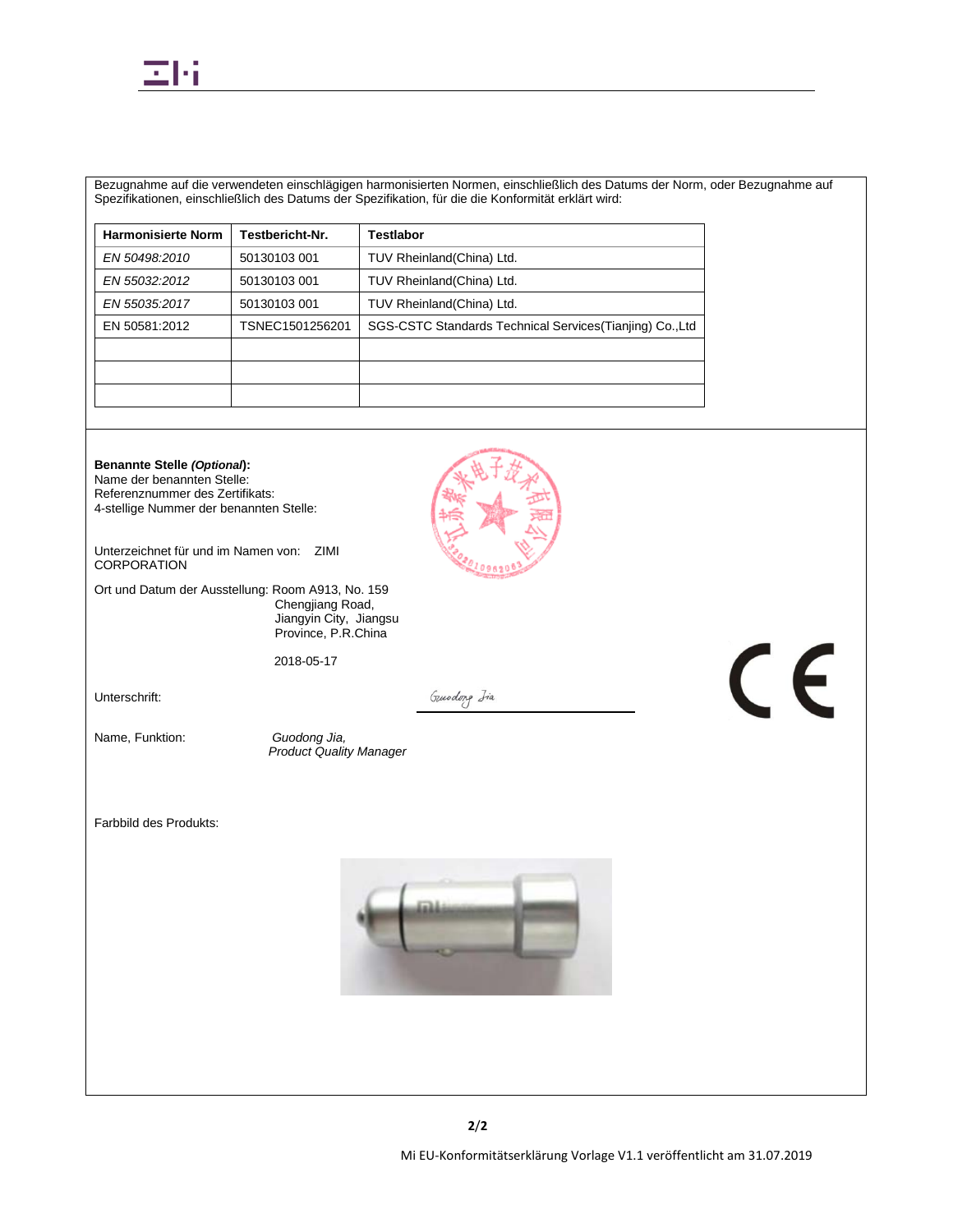

## **ΔΗΛΩΣΗ ΣΥΜΜΟΡΦΩΣΗΣ ΤΗΣ ΕΕ**

## **Συσκευή/Εξοπλισμός**

Προϊόν: *Mi Car Charger* Μοντέλο: *CZCDQ01ZM* Αριθμός SKU: GDS4048GL Αριθμός παρτίδας ή σειριακός αριθμός:

## Ο κατασκευαστής ή ο εξουσιοδοτημένος εκπρόσω

Όνομα: ZIMI CORPORATION<br>Διεύθυνση: Room A913, No. 159 ( Room A913, No. 159 Chengjiang Road, Jiangyin City, Jiangsu Province, P.R.China<br>China Χώρα: *China*

**Ο εξουσιοδοτημένος εκπρόσωπος του κατασκευαστή στην ΕΕ** Όνομα: Διεύθυνση: Χώρα

**Αυτή η δήλωση συμμόρφωσης εκδίδεται με την αποκλειστική ευθύνη του κατασκευαστή.**

Αντικείμενο της δήλωσης: Αναφέρεται παραπάνω Αναφέρεται παραπάνω

Το αντικείμενο της δήλωσης που περιγράφεται παραπάνω είναι σύμφωνο με τις ακόλουθες σχετικές οδηγίες ή/και νομοθετικές πράξεις εναρμόνισης της Ένωσης:

| Οδηγία ραδιοεξοπλισμού (RED)                                                          | 2014/53/EE                      |        |
|---------------------------------------------------------------------------------------|---------------------------------|--------|
| Οδηγία Χαμηλής Τάσης (LVD)                                                            | 2014/35/EE                      | $\Box$ |
| Οδηγία για την ηλεκτρομαγνητική συμβατότητα (EMCD)                                    | 2014/30/EE                      | ☑      |
| Περιορισμός της χρήσης ορισμένων επικίνδυνων ουσιών (RoHS)                            | 2011/65/EE                      | ☑      |
| Απαιτήσεις οικολογικού σχεδιασμού για τα συνδεόμενα με την ενέργεια<br>προϊόντα (ErP) | 2009/125/EK                     | $\Box$ |
| Μηχανήματα (MD)                                                                       | 2006/42/EK                      | П      |
| Ασφάλεια των παιχνιδιών                                                               | 2009/48/EK                      | □      |
| Εξοπλισμός ατομικής προστασίας (PPE)                                                  | Κανονισμός (ΕΕ) 2016/425        | П      |
| Δομικά προϊόντα (CPD/CPR)                                                             | Κανονισμός (ΕΕ) Αριθ. 305/2011  | Π      |
| Καλλυντικά προϊόντα                                                                   | Κανονισμός (ΕΚ) Αριθ. 1223/2009 | Π      |
| Ιατρικές συσκευές (MDD)                                                               | Οδηγία 93/42/ΕΟΚ                |        |
|                                                                                       |                                 | П      |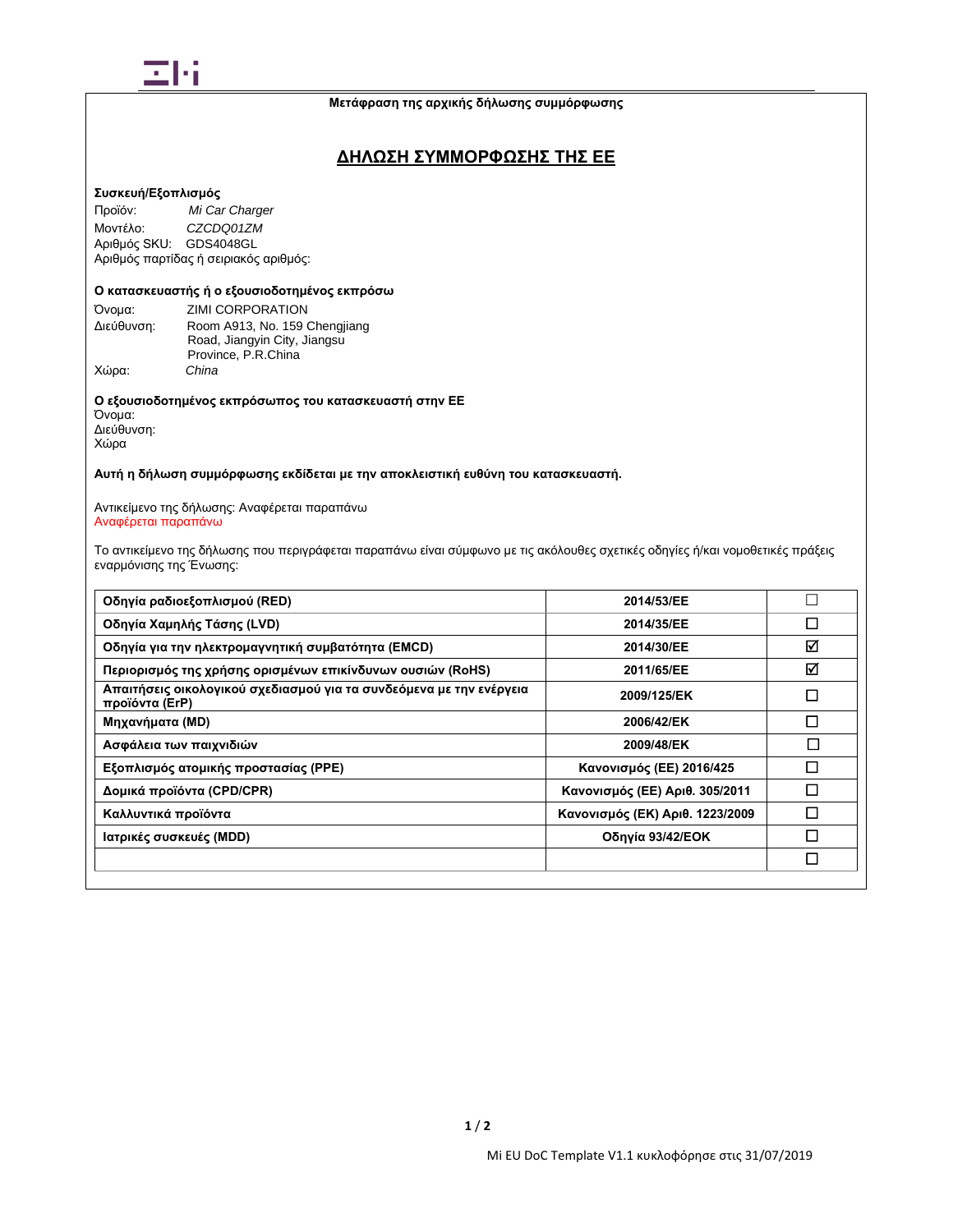

Αναφορές στα σχετικά χρησιμοποιούμενα εναρμονισμένα πρότυπα, συμπεριλαμβανομένης της ημερομηνίας του προτύπου ή των παραπομπών στις άλλες τεχνικές προδιαγραφές, συμπεριλαμβανομένης της ημερομηνίας της προδιαγραφής, για την οποία δηλώνεται η συμμόρφωση:

| Πρότυπο εναρμόνισης | Αριθμός Αναφοράς δοκιμών | Εργαστήριο δοκιμών                                        |
|---------------------|--------------------------|-----------------------------------------------------------|
| EN 50498:2010       | 50130103 001             | TUV Rheinland(China) Ltd.                                 |
| EN 55032:2012       | 50130103 001             | TUV Rheinland(China) Ltd.                                 |
| EN 55035:2017       | 50130103 001             | TUV Rheinland(China) Ltd.                                 |
| 2011/65/EU          | TSNEC1501256201          | SGS-CSTC Standards Technical Services (Tianjing) Co., Ltd |
| 94/62/EC            | 0164121875a001           | TUV Rheinland (Shenzhen) Co., Ltd                         |
|                     |                          |                                                           |
|                     |                          |                                                           |

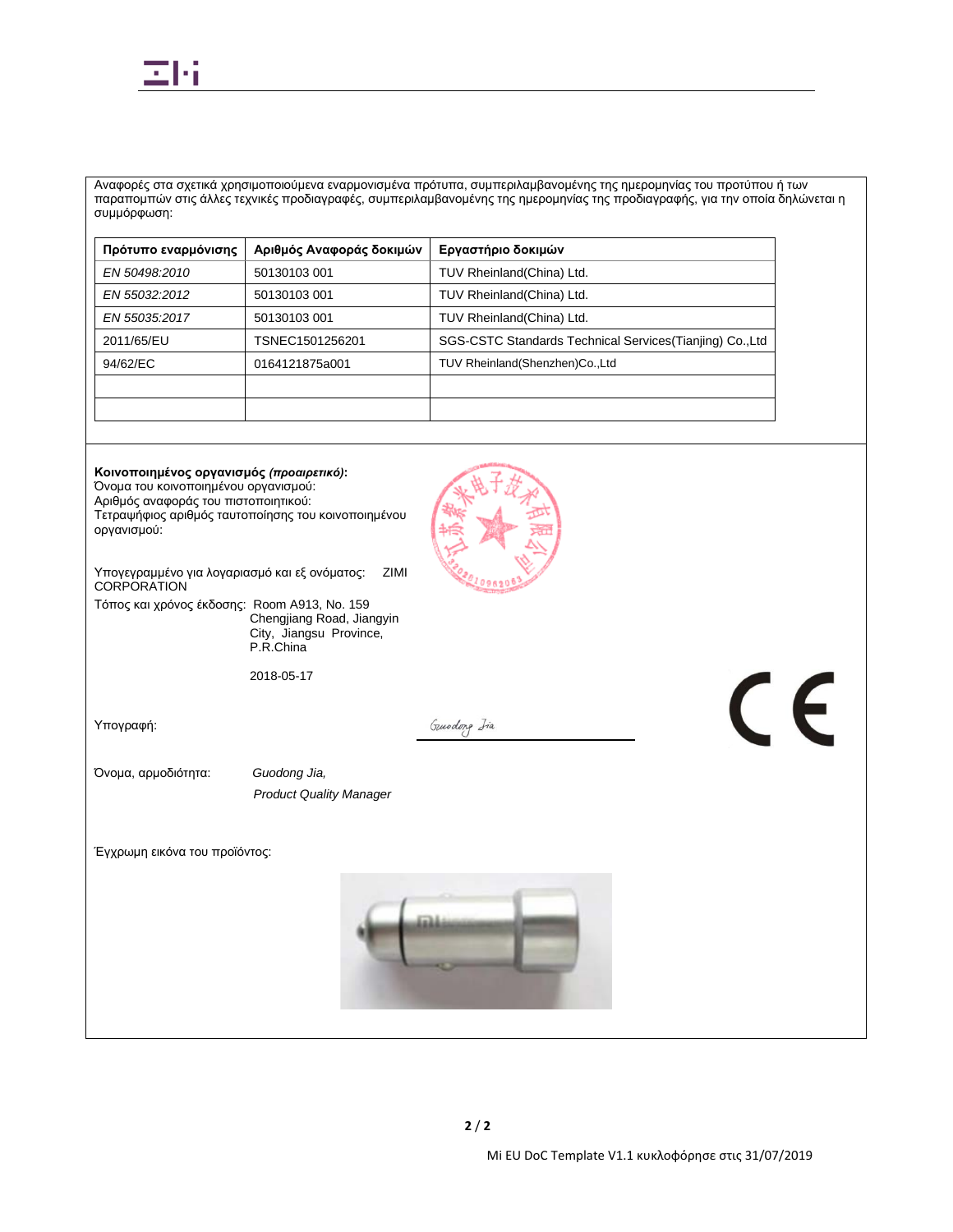

# **DECLARACIÓN DE CONFORMIDAD DE LA UE**

#### **Aparato/equipo**

Producto: *Mi Car Charger* Modelo: *CZCDQ01ZM*<br>
N.º de SKU: GDS4048GL GDS4048GL Número de serie o de lote:12313/XXXXXXXX(the eight X's represent the natural number starting from 00000001)

#### **Fabricante o representante autorizado**

| Nombre:    | ZIMI CORPORATION                |
|------------|---------------------------------|
| Dirección: | Room A913, No. 159              |
|            | Chengjiang Road, Jiangyin City, |
|            | Jiangsu Province, P.R.China     |
| País:      | China                           |

**Representante europeo autorizado del fabricante** Nombre: Dirección: País

**La presente declaración de conformidad se emite bajo la exclusiva responsabilidad del fabricante.**

Objeto de la declaración: Indicado arriba Indicado arriba

El objeto de la declaración que se describe más arriba cumple las siguientes legislaciones o directivas de armonización de la Unión relevantes:

| Directiva de equipos radioeléctricos (RED)                                                     | 2014/53/UE                    |        |
|------------------------------------------------------------------------------------------------|-------------------------------|--------|
| Directiva de baja tensión (LVD)                                                                | 2014/35/UE                    | П      |
| Directiva sobre compatibilidad electromagnética (EMCD)                                         | 2014/30/UE                    | ☑      |
| Restricciones a la utilización de determinadas sustancias peligrosas<br>(RoHS)                 | 2011/65/UE                    | ☑      |
| Requisitos de diseño ecológico aplicables a los productos relacionados<br>con la energía (ErP) | 2009/125/CE                   | П      |
| Máquinas (MD)                                                                                  | 2006/42/CE                    | П      |
| Seguridad de los juguetes                                                                      | 2009/48/CE                    | $\Box$ |
| Equipos de protección individual (PPE)                                                         | Reglamento (UE) 2016/425      | П      |
| Productos de construcción (CPD/CPR)                                                            | Reglamento (UE) n.º 305/2011  | П      |
| Productos cosméticos                                                                           | Reglamento (EC) n.º 1223/2009 | П      |
| <b>Productos sanitarios (MDD)</b>                                                              | Directiva 93/42/CEE           | П      |
|                                                                                                |                               | П      |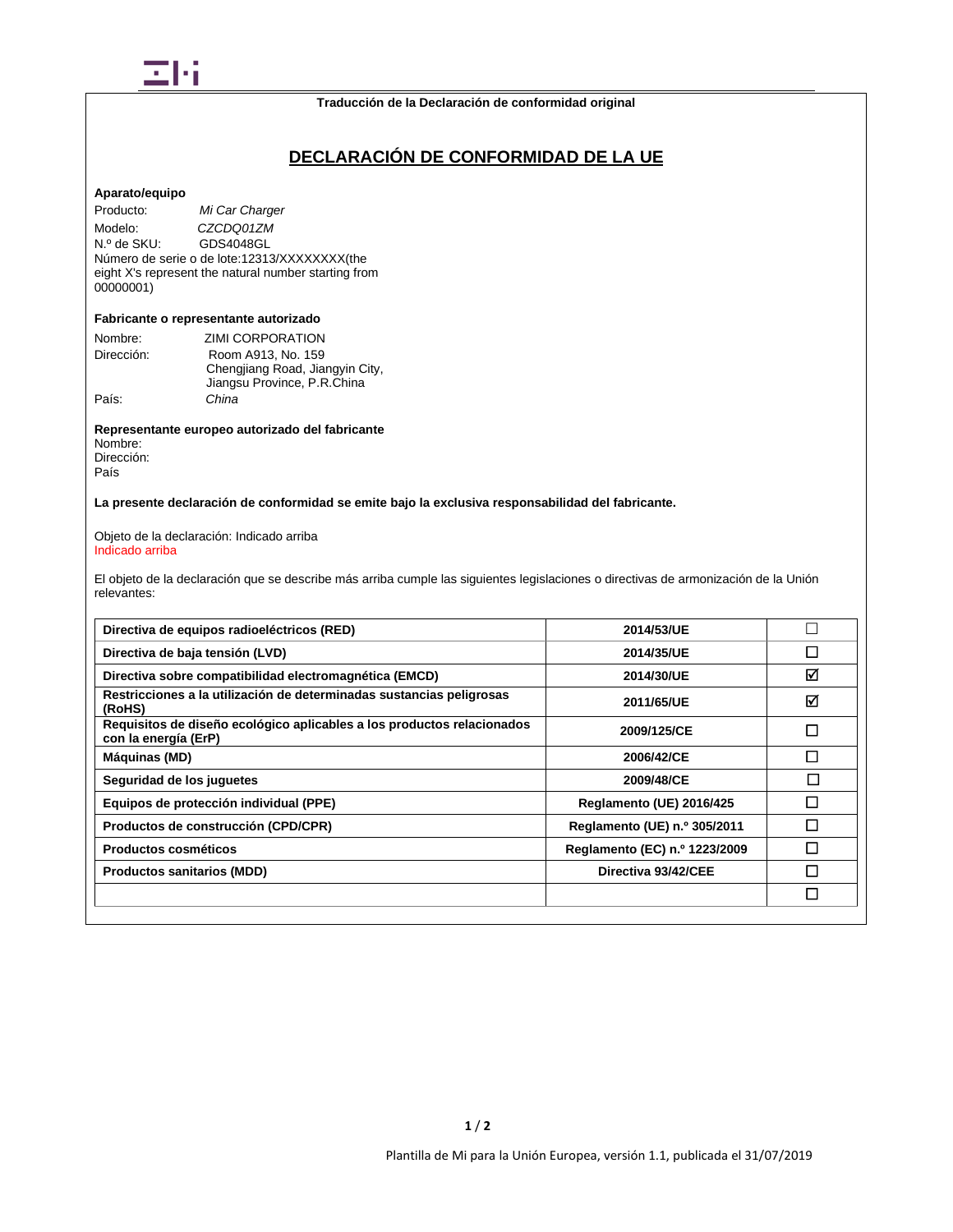

Referencias a las normas armonizadas pertinentes utilizadas, incluida la fecha de la norma, o referencias a otras especificaciones técnicas, incluida la fecha de la especificación, respecto a las cuales se declara la conformidad:

| N.º de informe de prueba | Laboratorio de pruebas                                    |
|--------------------------|-----------------------------------------------------------|
| 50130103 001             | TUV Rheinland(China) Ltd.                                 |
| 50130103 001             | TUV Rheinland(China) Ltd.                                 |
| 50130103 001             | TUV Rheinland(China) Ltd.                                 |
| TSNEC1501256201          | SGS-CSTC Standards Technical Services (Tianjing) Co., Ltd |
|                          |                                                           |
|                          |                                                           |
|                          |                                                           |
|                          |                                                           |

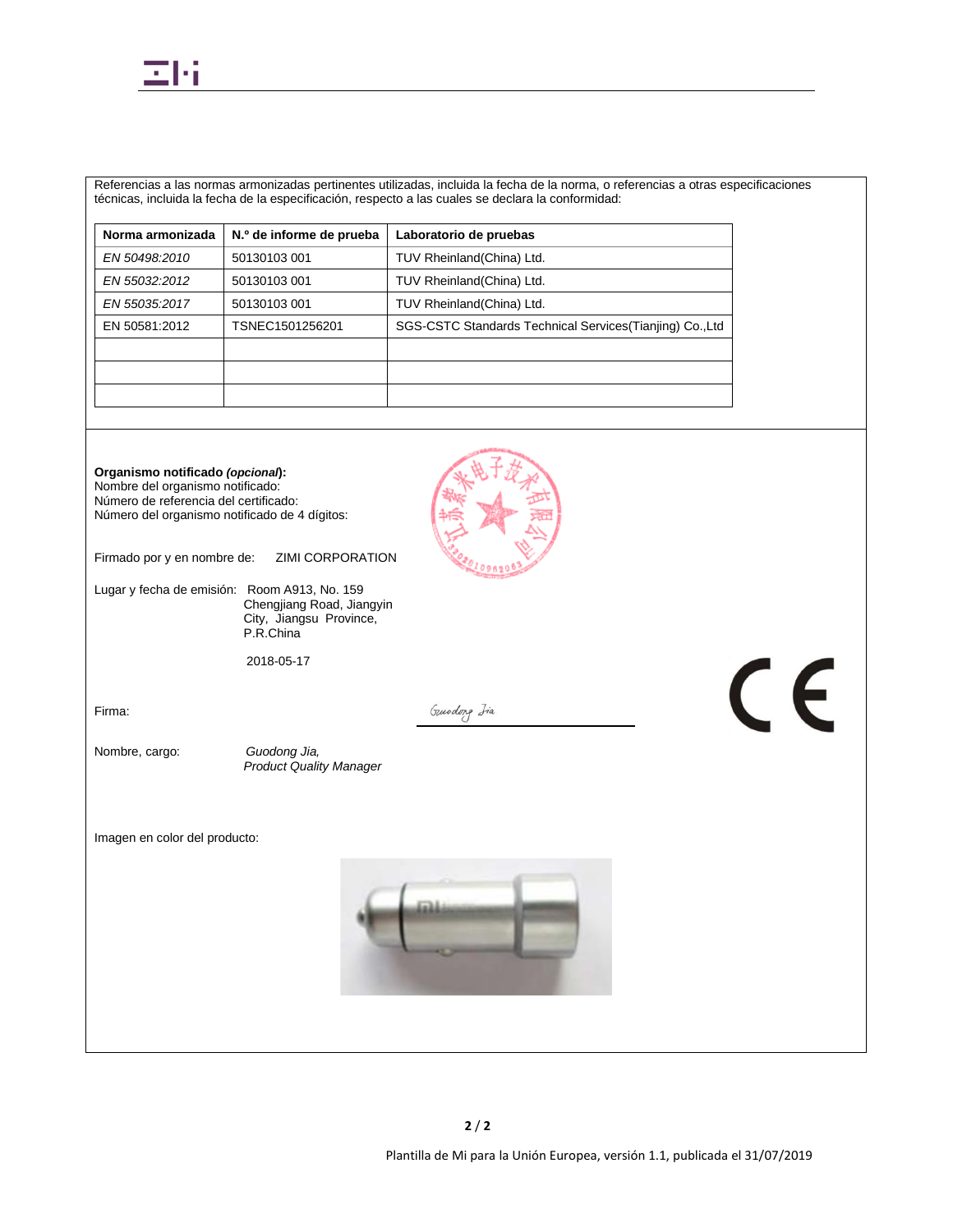

#### **Traduction de la déclaration de conformité d'origine**

# **DÉCLARATION DE CONFORMITÉ DE L'UE**

## **Appareil/équipement**

Produit : *Mi Car Charger* Modèle : *CZCDQ01ZM*<br>Référence : **GDS4048GL** Référence : GDS4048GL Numéro de lot ou de série :12313/XXXXXXXX(the eight X's represent the natural number starting from 00000001)

#### **Fabricant ou son représentant agréé :**

| Nom :    | ZIMI CORPORATION              |
|----------|-------------------------------|
| Adresse: | Room A913, No. 159 Chengjiang |
|          | Road, Jiangyin City, Jiangsu  |
|          | Province, P.R.China           |
| Pays:    | China                         |

#### **Représentant agréé des fabricants pour l'UE** Nom :

Adresse : Pays

## **Cette déclaration de conformité est publiée sous la seule responsabilité du fabricant.**

#### Objet de la déclaration : Ci-dessus Ci-dessus

L'objet de la déclaration décrit ci-dessus est en conformité avec les directives et/ou les lois relatives à l'harmonisation des législations suivantes de l'Union européenne :

| Directive relative aux équipements radio (RED)                         | 2014/53/UE                     |                             |
|------------------------------------------------------------------------|--------------------------------|-----------------------------|
| Directive basse tension (LVD)                                          | 2014/35/UE                     | $\mathcal{L}_{\mathcal{A}}$ |
| Directive sur la compatibilité électromagnétique (EMCD)                | 2014/30/UE                     | ☑                           |
| Limitation de l'utilisation de certaines substances dangereuses (RoHS) | 2011/65/UE                     | ☑                           |
| Exigences d'écoconception des produits liés à l'énergie (ErP)          | 2009/125/CE                    | $\mathbf{I}$                |
| Directive Machines (MD)                                                | 2006/42/CE                     | $\mathbf{I}$                |
| Sécurité des jouets                                                    | 2009/48/CE                     | $\sim$                      |
| Equipement de protection individuelle (EPI)                            | <b>Règlement (UE) 2016/425</b> | П                           |
| <b>Produits de construction (CPD/CPR)</b>                              | Règlement (UE) n° 305/2011     |                             |
| Produits cosmétiques                                                   | Règlement (CE) N° 1223/2009    |                             |
| Dispositifs médicaux (MDD)                                             | Directive 93/42/CEE            | $\mathsf{L}$                |
|                                                                        |                                | $\Box$                      |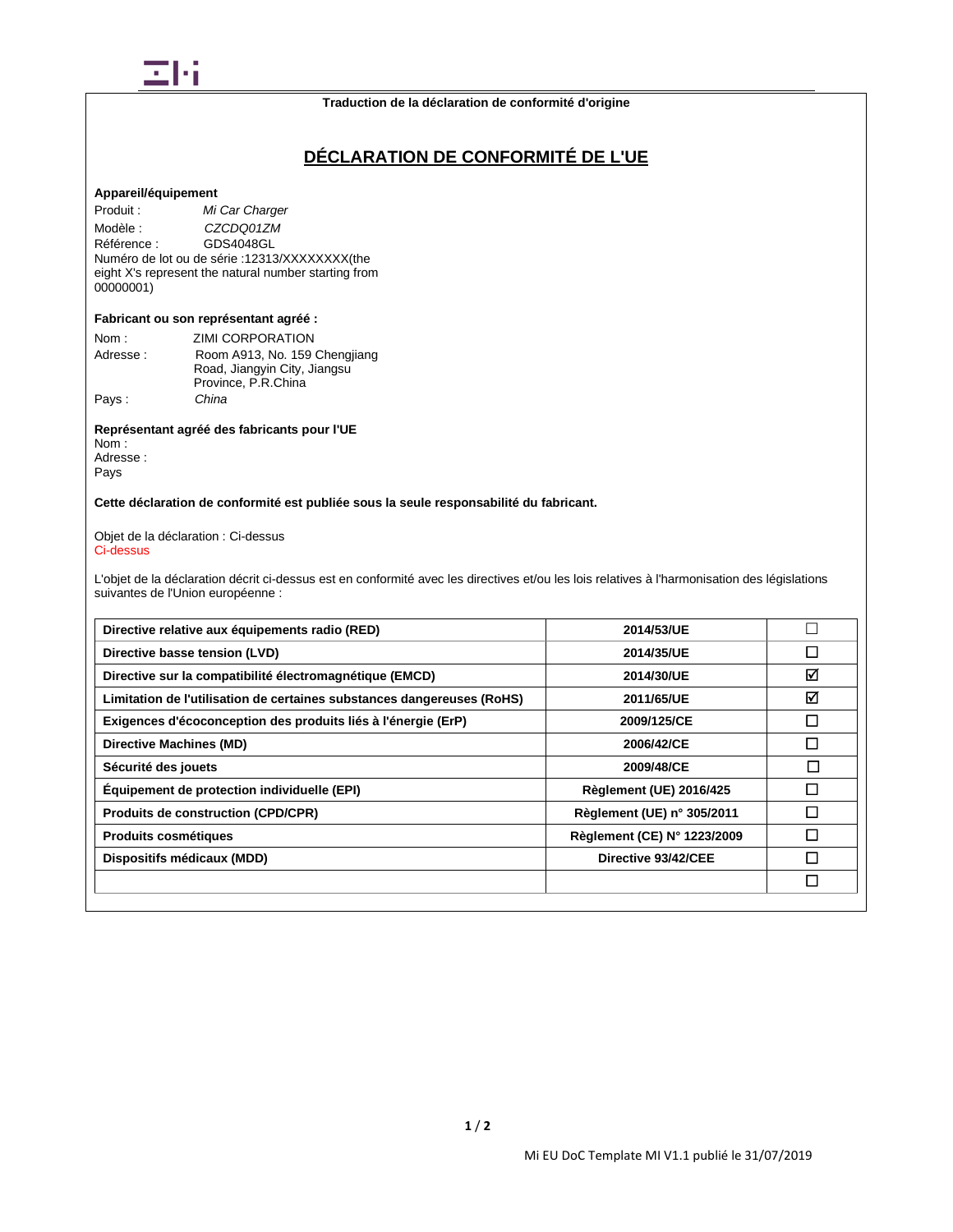

Références aux normes harmonisées pertinentes utilisées, y compris la date de la norme, ou références aux autres agréments techniques, y compris la date de l'agrément, par rapport auquel la conformité est déclarée :

| Norme harmonisée | N° rapport de test | Laboratoire de test                                       |
|------------------|--------------------|-----------------------------------------------------------|
| EN 50498:2010    | 50130103 001       | TUV Rheinland(China) Ltd.                                 |
| EN 55032:2012    | 50130103 001       | TUV Rheinland(China) Ltd.                                 |
| EN 55035:2017    | 50130103 001       | TUV Rheinland (China) Ltd.                                |
| EN 50581:2012    | TSNEC1501256201    | SGS-CSTC Standards Technical Services (Tianjing) Co., Ltd |
|                  |                    |                                                           |
|                  |                    |                                                           |
|                  |                    |                                                           |

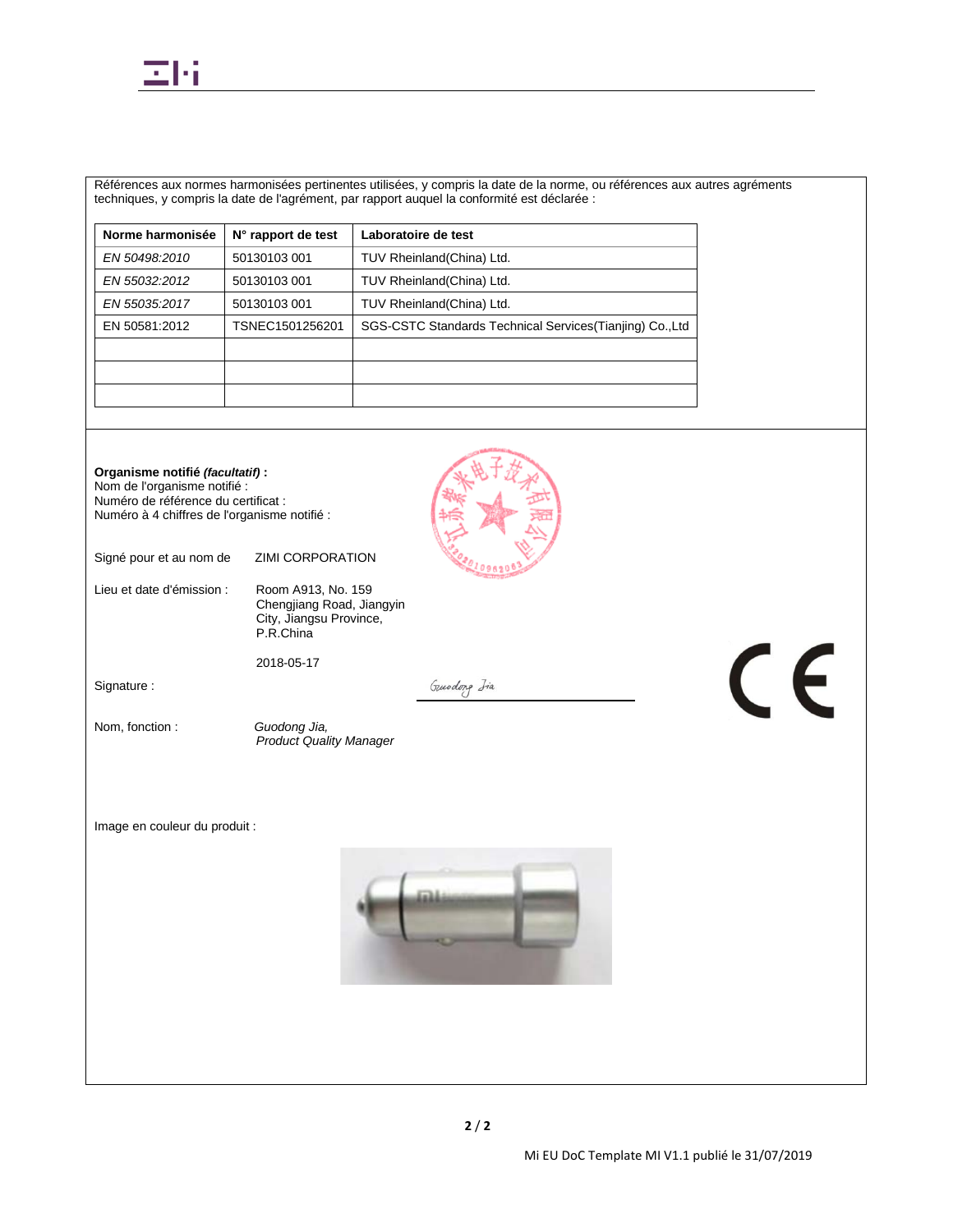

# **DICHIARAZIONE DI CONFORMITÀ UE**

## **Apparecchio/apparecchiatura**

Prodotto: *Mi Car Charger* Modello: *CZCDQ01ZM*<br>
N. SKU: **GDS4048GL** GDS4048GL Numero di serie o batch:12313/XXXXXXXX(the eight X's represent the natural number starting from 00000001)

#### **Produttore o suo rappresentante autorizzato:**

| Nome:      | ZIMI CORPORATION              |
|------------|-------------------------------|
| Indirizzo: | Room A913, No. 159 Chengjiang |
|            | Road, Jiangyin City, Jiangsu  |
|            | Province, P.R.China           |
| Paese:     | China                         |

**Rappresentante UE autorizzato del produttore** Nome: Indirizzo:

Paese

**La presente Dichiarazione di conformità è pubblicata sotto la piena responsabilità del produttore.**

Oggetto della dichiarazione: Indicato in precedenza Indicato in precedenza

L'oggetto della dichiarazione descritto in precedenza è conforme alle seguenti direttive e/o legislazioni dell'Unione in materia di armonizzazione:

| Direttiva RED sulla messa a disposizione sul mercato di apparecchiature<br>radio                    | 2014/53/UE                     |   |
|-----------------------------------------------------------------------------------------------------|--------------------------------|---|
| Direttiva Bassa Tensione                                                                            | 2014/35/UE                     | П |
| Direttiva EMCD sulla compatibilità elettromagnetica                                                 | 2014/30/UE                     | ⊠ |
| Direttiva sulla restrizione dell'uso di determinate sostanze pericolose                             | 2011/65/UE                     | ☑ |
| Direttiva sulle specifiche per la progettazione ecocompatibile dei prodotti<br>connessi all'energia | 2009/125/CE                    | П |
| Macchine (MD)                                                                                       | 2006/42/CE                     | П |
| Sicurezza dei giocattoli                                                                            | 2009/48/CE                     | П |
| Dispositivi di protezione individuale                                                               | <b>Normativa (UE) 2016/425</b> | П |
| Prodotti per l'edilizia (CPD/CPR)                                                                   | Normativa (UE) N. 305/2011     | П |
| Prodotti cosmetici                                                                                  | Normativa (CE) N. 1223/2009    | П |
| Dispositivi medici (MDD)                                                                            | Direttiva 93/42/CEE            | П |
|                                                                                                     |                                | П |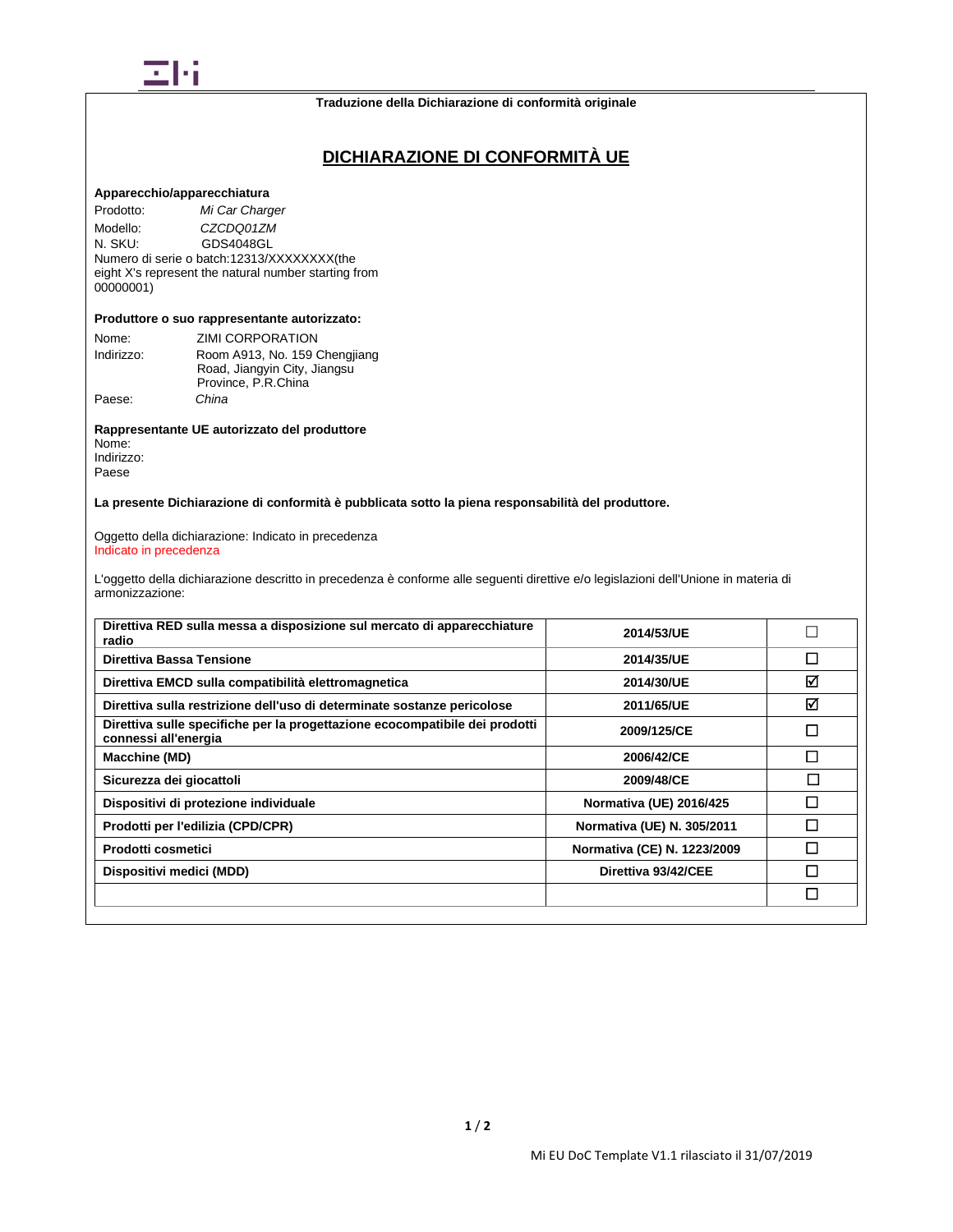

Riferimenti agli standard armonizzati rilevanti utilizzati, inclusa la data dello standard, o riferimenti ad altre specifiche tecniche, inclusa la data della specifica, in relazione ai quali viene emessa la dichiarazione di conformità:

| <b>Standard armonizzato</b> | N. report test  | <b>Test lab</b>                                           |
|-----------------------------|-----------------|-----------------------------------------------------------|
| EN 50498:2010               | 50130103 001    | TUV Rheinland (China) Ltd.                                |
| EN 55032:2012               | 50130103 001    | TUV Rheinland(China) Ltd.                                 |
| EN 55035:2017               | 50130103 001    | TUV Rheinland (China) Ltd.                                |
| EN 50581:2012               | TSNEC1501256201 | SGS-CSTC Standards Technical Services (Tianjing) Co., Ltd |
|                             |                 |                                                           |
|                             |                 |                                                           |
|                             |                 |                                                           |

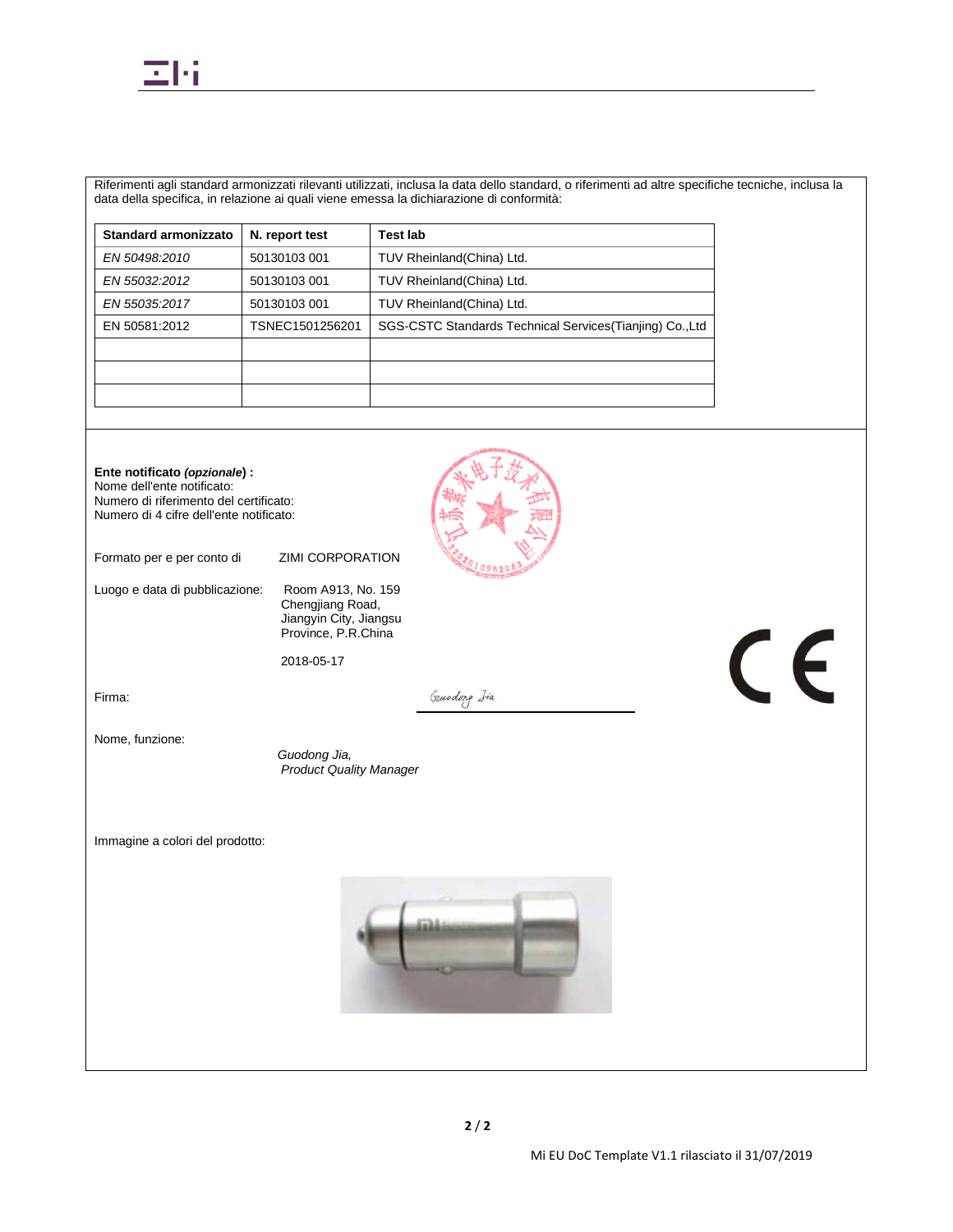

## **EU-VERKLARING VAN CONFORMITEIT**

## **Apparaat/Uitrusting**

Product: *Mi Car Charger* Model: *CZCDQ01ZM*<br>SKU-nr: GDS4048GL GDS4048GL Batch- of serienummer:12313/XXXXXXXX(the eight X's represent the natural number starting from 00000001)

#### **Fabrikant of geautoriseerde vertegenwoordiger:**

| Naam:  | ZIMI CORPORATION              |
|--------|-------------------------------|
| Adres: | Room A913, No. 159 Chengjiang |
|        | Road, Jiangyin City, Jiangsu  |
|        | Province, P.R.China           |
| Land:  | China                         |

**Door de fabrikant geautoriseerde EU-vertegenwoordiger** Naam: Adres: Land

**Deze verklaring van conformiteit wordt uitgegeven onder de exclusieve verantwoordelijkheid van de fabrikant.**

Object van de verklaring: Hierboven vermeld Hierboven vermeld

Het object van de hierboven beschreven verklaring voldoet aan de volgende door de Unie overeengekomen relevante richtlijnen en/of wetgeving(en):

| Richtlijn radioapparatuur (RED)                                   | 2014/53/EU                     |        |
|-------------------------------------------------------------------|--------------------------------|--------|
| Laagspanningsrichtlijn (LVD)                                      | 2014/35/EU                     | □      |
| Richtlijn elektromagnetische compatibiliteit (EMCD)               | 2014/30/EU                     | ☑      |
| Beperking van het gebruik van bepaalde gevaarlijke stoffen (RoHS) | 2011/65/EU                     | ☑      |
| Ecologische vereisten voor energiegerelateerde producten (ErP)    | 2009/125/EC                    | П      |
| <b>Machines (MD)</b>                                              | 2006/42/EC                     | $\Box$ |
| Veiligheid van speelgoed                                          | 2009/48/EC                     | $\Box$ |
| Persoonlijke beschermingsmiddelen (PBM)                           | Verordening (EU) 2016/425      | П      |
| <b>Bouwproducten (CPD/CPR)</b>                                    | Verordening (EU) nr. 305/2011  |        |
| <b>Cosmetische producten</b>                                      | Verordening (EC) nr. 1223/2009 |        |
| Medische apparaten (MDD)                                          | Richtlijn 93/42/EEG            |        |
|                                                                   |                                | □      |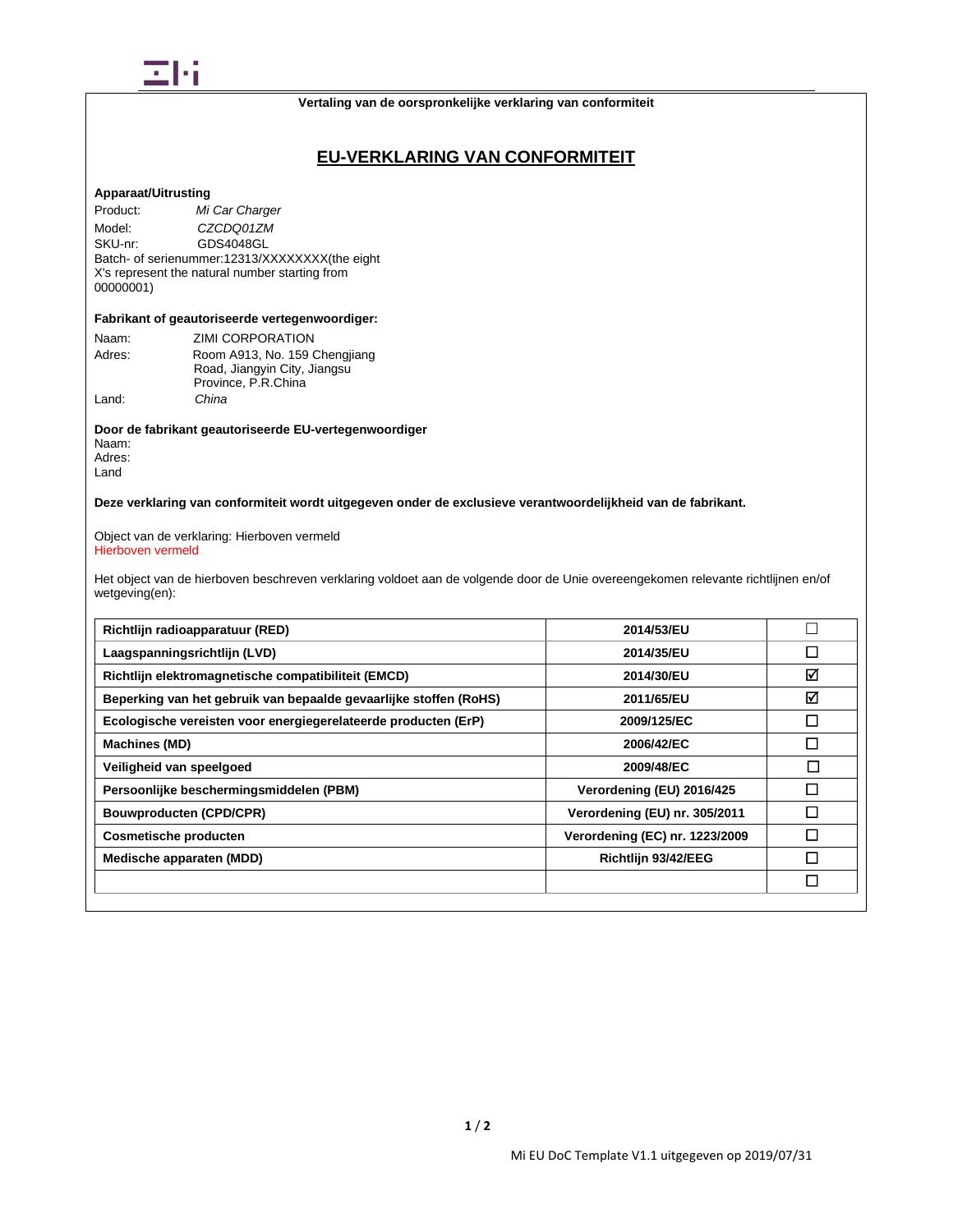

Verwijzingen naar de relevante overeengekomen normen die worden gebruikt, inclusief de datum van de norm, of verwijzingen naar de andere technische specificaties, inclusief de datum van de specificatie, met betrekking tot welke conformiteit wordt verklaard:

| Geharmoniseerde norm | <b>Festrapport nr.</b> | Testlab                                                   |
|----------------------|------------------------|-----------------------------------------------------------|
| EN 50498.2010        | 50130103 001           | TUV Rheinland (China) Ltd.                                |
| EN 55032:2012        | 50130103 001           | TUV Rheinland (China) Ltd.                                |
| EN 55035:2017        | 50130103 001           | TUV Rheinland (China) Ltd.                                |
| EN 50581:2012        | TSNEC1501256201        | SGS-CSTC Standards Technical Services (Tianjing) Co., Ltd |
|                      |                        |                                                           |
|                      |                        |                                                           |

**Aangemelde instantie** *(optioneel***):** Naam van aangemelde instantie: Referentienummer van het certificaat: 4-cijferig nummer van aangemelde instantie:

Getekend voor en namens ZIMI CORPORATION

Plaats en datum van uitgifte: Room A913, No. 159

Chengjiang Road, Jiangyin City, Jiangsu Province, P.R.China

2018-05-17

Handtekening:

Guodong Iia

Naam, functie:

 *Guodong Jia, Product Quality Manager*

Kleurenafbeelding van product:



CE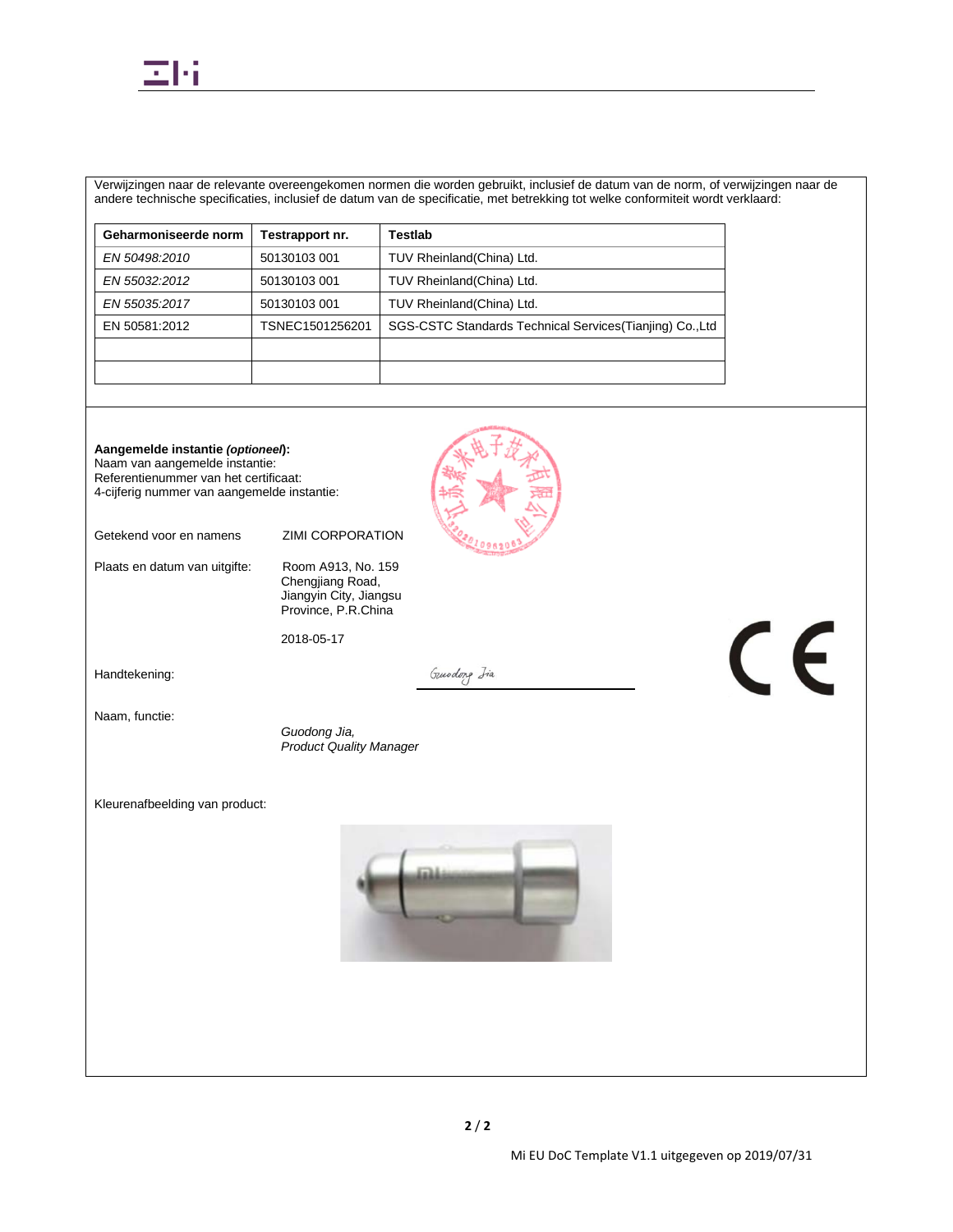

# **DEKLARACJA ZGODNOŚCI UE**

### **Urządzenia/sprzęt**

Produkt: *Mi Car Charger* Model: *CZCDQ01ZM*<br>Nr SKU: GDS4048GL GDS4048GL Numer partii lub serii:12313/XXXXXXXX(the eight X's represent the natural number starting from 00000001)

## **Producent lub jego autoryzowany przedstawiciel:**

|        | ZIMI CORPORATION                                               |
|--------|----------------------------------------------------------------|
| Nazwa: |                                                                |
| Adres: | Room A913, No. 159                                             |
|        | Chengjiang Road, Jiangyin City,<br>Jiangsu Province, P.R.China |
| Krai:  | China                                                          |

## **Autoryzowany przedstawiciel w Unii Europejskiej** Nazwa: Adres:

Kraj

## **Niniejsza deklaracja zgodności jest wydana na wyłączną odpowiedzialność producenta.**

#### Obiekt deklaracji: Wymieniony powyżej Wymieniony powyżej

Opisany powyżej przedmiot deklaracji jest zgodny z następującymi przepisami prawa i/lub dyrektywami harmonizacji Unii:

| Dyrektywa radiowa (RED)                                                                              | 2014/53/UE                          | $\mathbf{L}$ |
|------------------------------------------------------------------------------------------------------|-------------------------------------|--------------|
| Dyrektywa ws. sprzętu elektrycznego przewidzianego do stosowania w<br>określonych granicach napięcia | 2014/35/UE                          | П            |
| Dyrektywa kompatybilności elektromagnetycznej (EMCD)                                                 | 2014/30/UE                          | ⊠            |
| <b>Dyrektywa RoHS</b>                                                                                | 2011/65/UE                          | ☑            |
| Dyrektywa ErP                                                                                        | 2009/125/WE                         | П            |
| Dyrektywa maszynowa (MD)                                                                             | 2006/42/WE                          | П            |
| Dyrektywa zabawkowa                                                                                  | 2009/48/WE                          | П            |
| Środki ochrony osobistej (PPE)                                                                       | Rozporządzenie (UE) 2016/425        |              |
| <b>Produkty budowlane (CPD/CPR)</b>                                                                  | Rozporządzenie (UE) nr 305/2011     | П            |
| <b>Produkty kosmetyczne</b>                                                                          | Rozporządzenie (WE) nr<br>1223/2009 | П            |
| Urządzenia medyczne (MDD)                                                                            | Dyrektywa 93/42/EWG                 | П            |
|                                                                                                      |                                     | П            |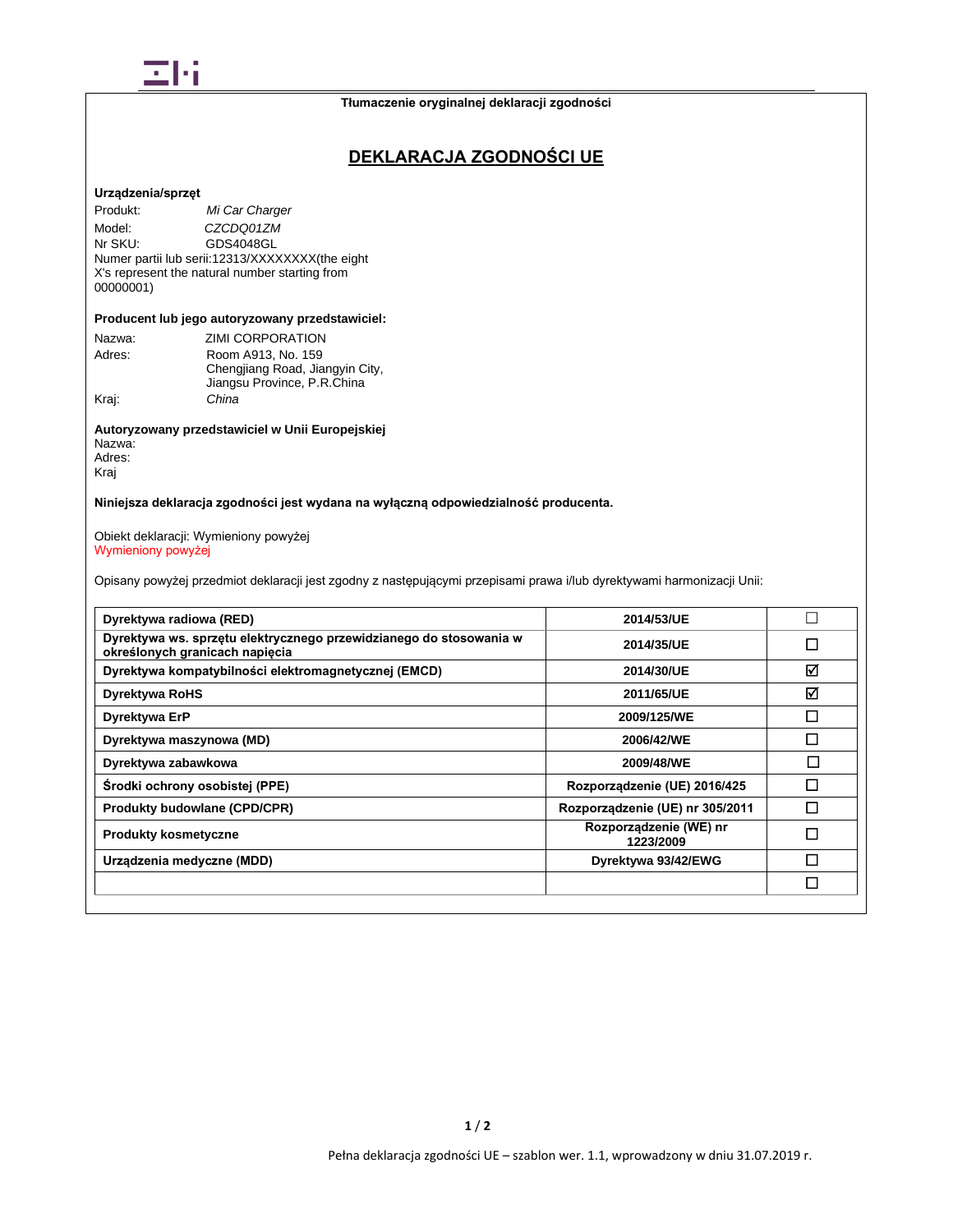

Odniesienia do odpowiednich zharmonizowanych norm, w tym data normy lub odniesienia do innych specyfikacji technicznych, w tym data specyfikacji, w odniesieniu do których deklarowana jest zgodność:

| Norma zharmonizowana | Nr raportu z testu | Laboratorium badawcze                                     |
|----------------------|--------------------|-----------------------------------------------------------|
| EN 50498:2010        | 50130103 001       | TUV Rheinland(China) Ltd.                                 |
| EN 55032:2012        | 50130103 001       | TUV Rheinland(China) Ltd.                                 |
| EN 55035:2017        | 50130103 001       | TUV Rheinland (China) Ltd.                                |
| EN 50581:2012        | TSNEC1501256201    | SGS-CSTC Standards Technical Services (Tianjing) Co., Ltd |
|                      |                    |                                                           |
|                      |                    |                                                           |

**Jednostka notyfikowana** *(opcjonalne***):** Nazwa jednostki notyfikowanej: Numer referencyjny certyfikatu: 4-cyfrowy numer jednostki notyfikowanej: Podpisano dla i w imieniu ZIMI CORPORATION Miejsce i data wydania: Room A913, No. 159 Chengjiang Road, Jiangyin City, Jiangsu Province, P.R.China 2018-05-17 CE Gundong Iia Podpis: Imię i nazwisko, funkcja: *Guodong Jia, Product Quality Manager* Kolorowy obraz produktu: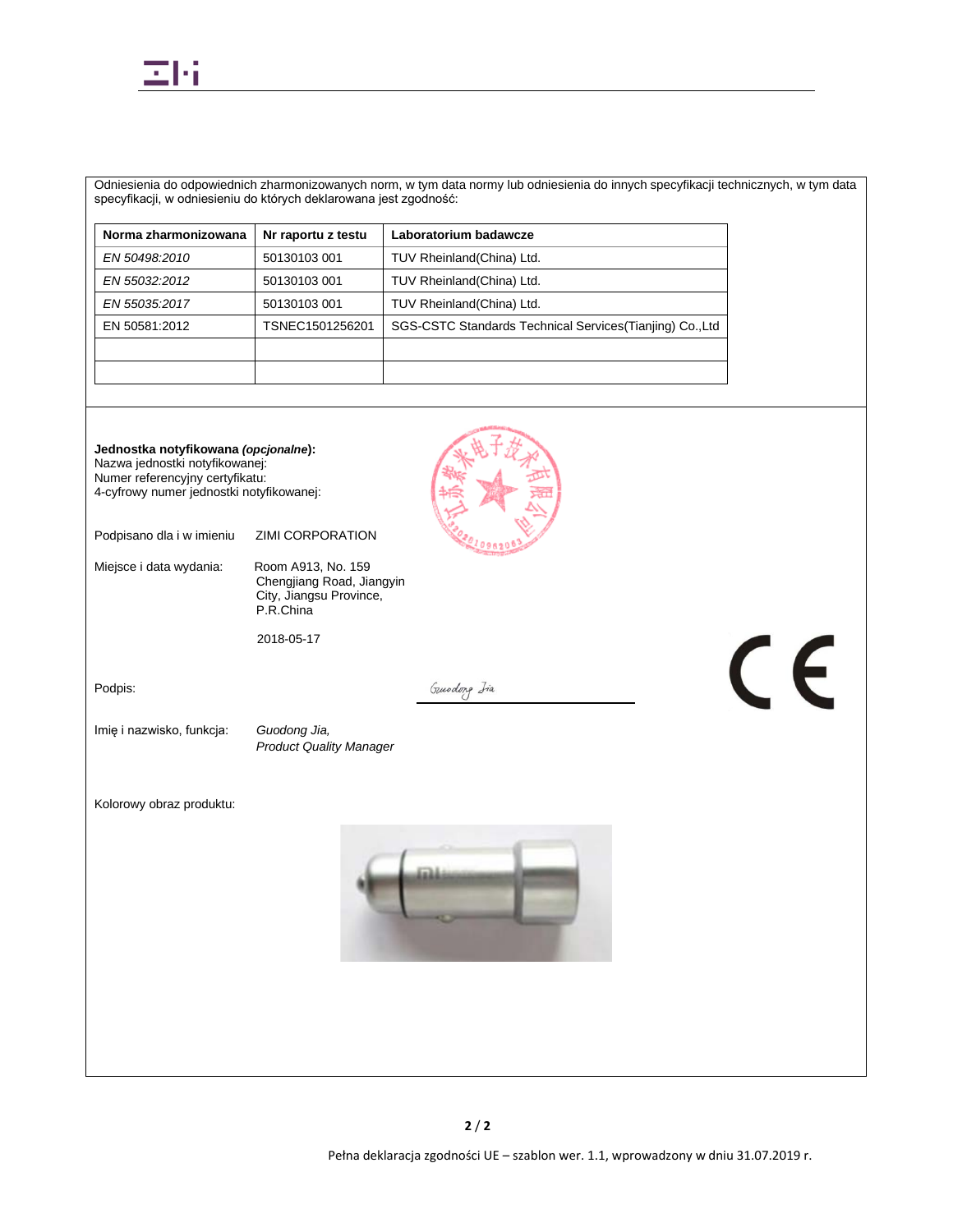

#### **Tradução da Declaração de Conformidade original**

# **DECLARAÇÃO DE CONFORMIDADE DA UE**

#### **Aparelho/equipamento**

Produto: *Mi Car Charger* Modelo: *CZCDQ01ZM*<br>
N.º SKU: GDS4048GL GDS4048GL Número de lote ou série:12313/XXXXXXXX(the eight X's represent the natural number starting from 00000001)

### **Fabricante ou o respetivo representante autorizado**

| Nome:     | ZIMI CORPORATION                |
|-----------|---------------------------------|
| Endereco: | Room A913, No. 159              |
|           | Chengjiang Road, Jiangyin City, |
|           | Jiangsu Province, P.R.China     |
| País:     | China                           |

**Representante autorizado do fabricante na UE** Nome: Endereço: País:

## **Esta declaração de conformidade é emitida sob a exclusiva responsabilidade do fabricante.**

#### Objeto da declaração: Indicado acima Indicado acima

O objeto da declaração acima indicado está em conformidade com as seguintes diretivas de harmonização e/ou legislação(ões) relevante(s) da União Europeia:

| Diretiva de Equipamentos de Rádio (RED)                                                       | 2014/53/UE                     |        |
|-----------------------------------------------------------------------------------------------|--------------------------------|--------|
| Diretiva de Baixa Tensão (LVD)                                                                | 2014/35/UE                     | $\Box$ |
| Diretiva de Compatibilidade Eletromagnética (EMCD)                                            | 2014/30/UE                     | ☑      |
| Restrição do uso de determinadas substâncias perigosas (RoHS)                                 | 2011/65/UE                     | ☑      |
| Requisitos de conceção ecológica para produtos relacionados com o<br>consumo de energia (ErP) | 2009/125/CE                    | $\Box$ |
| <b>Maquinaria (MD)</b>                                                                        | 2006/42/CE                     | П      |
| Segurança de brinquedos                                                                       | 2009/48/CE                     | П      |
| Equipamento de proteção individual (PPE)                                                      | Regulamento (UE) 2016/425      | П      |
| Produtos de construção (CPD/CPR)                                                              | Regulamento (UE) n.º 305/2011  | П      |
| Produtos cosméticos                                                                           | Regulamento (CE) n.º 1223/2009 |        |
| Dispositivos médicos (MDD)                                                                    | Diretiva 93/42/CEE             | П      |
|                                                                                               |                                | $\Box$ |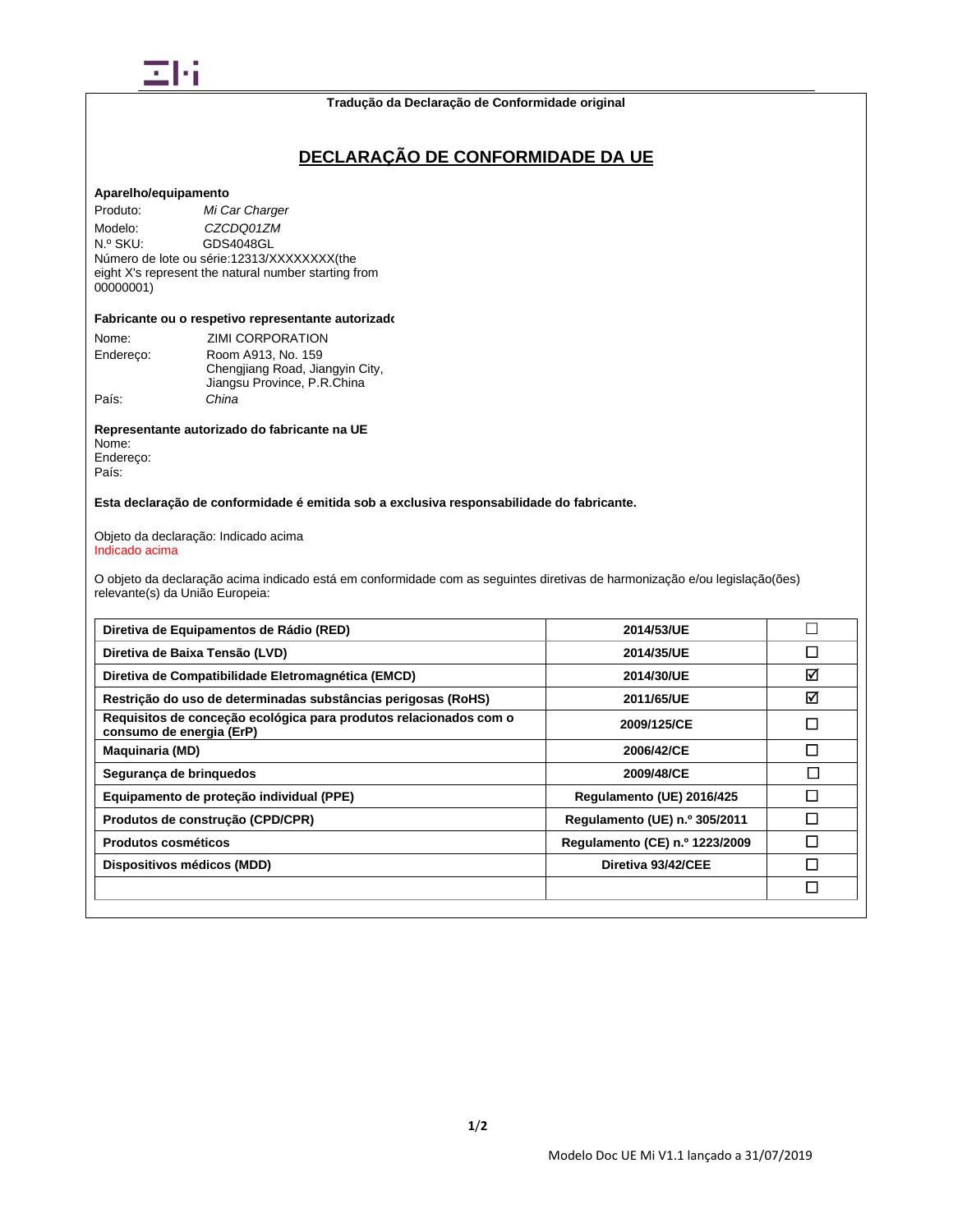

Referências às normas harmonizadas relevantes utilizadas, incluindo a data da norma, ou referências a outras especificações técnicas, incluindo a data da especificação, em relação às quais é declarada a conformidade:

| N.º do relatório de ensaio | Laboratório de ensaios                                    |
|----------------------------|-----------------------------------------------------------|
| 50130103 001               | TUV Rheinland(China) Ltd.                                 |
| 50130103 001               | TUV Rheinland(China) Ltd.                                 |
| 50130103 001               | TUV Rheinland(China) Ltd.                                 |
| TSNEC1501256201            | SGS-CSTC Standards Technical Services (Tianjing) Co., Ltd |
|                            |                                                           |
|                            |                                                           |
|                            |                                                           |
|                            |                                                           |

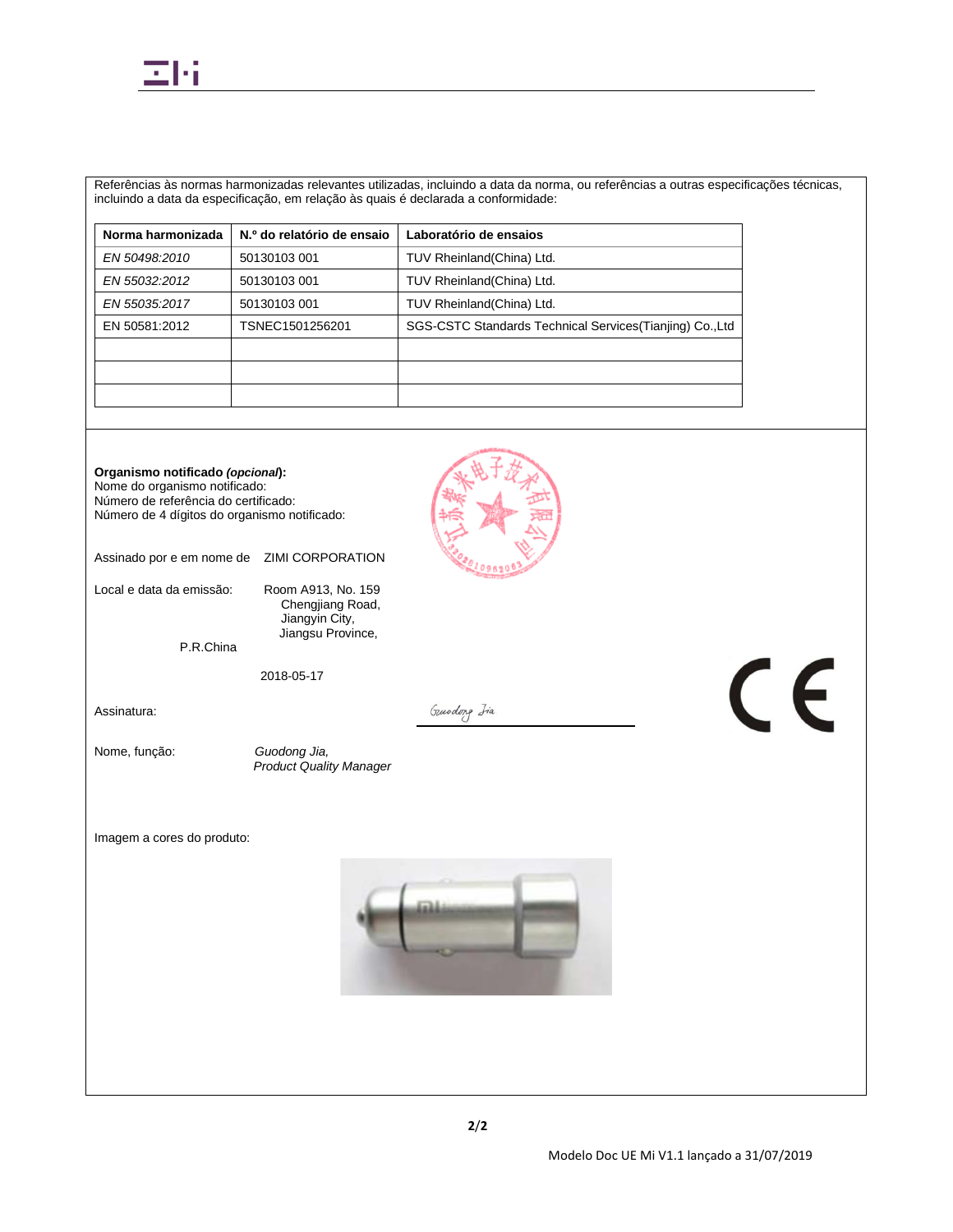

## **DECLARAŢIA DE CONFORMITATE UE**

### **Aparat/Echipament**

Produs: *Mi Car Charger* Model: *CZCDQ01ZM*<br>Nr. SKU: GDS4048GL GDS4048GL Lot sau număr serie:12313/XXXXXXXX(the eight X's represent the natural number starting from 00000001)

### **Producătorul sau reprezentantul autorizat al acestu**

| Numele: | ZIMI CORPORATION              |
|---------|-------------------------------|
| Adresa: | Room A913, No. 159 Chengjiang |
|         | Road, Jiangyin City, Jiangsu  |
|         | Province, P.R.China           |
| Tara:   | China                         |

**Reprezentantul UE autorizat al producătorilor** Numele: Adresa:

Ţara

## **Această declaraţie de conformitate a fost emisă de producător în calitate de unic responsabil.**

Obiectul declaraţiei: Enumerat mai sus Enumerat mai sus

Obiectul declaraţiei descrise mai sus este în conformitate cu următoarele directive şi legi relevante privind armonizarea, ale Uniunii:

| Directiva privind echipamentele radio (RED)                         | 2014/53/UE                      |   |
|---------------------------------------------------------------------|---------------------------------|---|
| Directiva privind joasa tensiune (LVD)                              | 2014/35/UE                      | П |
| Directiva privind compatibilitatea electromagnetică (EMCD)          | 2014/30/UE                      | ☑ |
| Restrictiile de utilizare a anumitor substante periculoase (RoHS)   | 2011/65/UE                      | ☑ |
| Cerintele Ecodesign privind produsele consumatoare de energie (ErP) | 2009/125/CE                     | □ |
| Utilajele (MD)                                                      | 2006/42/CE                      | П |
| Siguranța jucăriilor                                                | 2009/48/CE                      | П |
| Echipamentul de protecție personală (PPE)                           | Regulamentul (UE) 2016/425      | П |
| Produsele destinate constructiilor (CPD/CPR)                        | Regulamentul (UE) Nr. 305/2011  | П |
| <b>Produse cosmetice</b>                                            | Regulamentul (CE) Nr. 1223/2009 | П |
| Dispozitive medicale(MDD)                                           | Directiva 93/42/CEE             | П |
|                                                                     |                                 | П |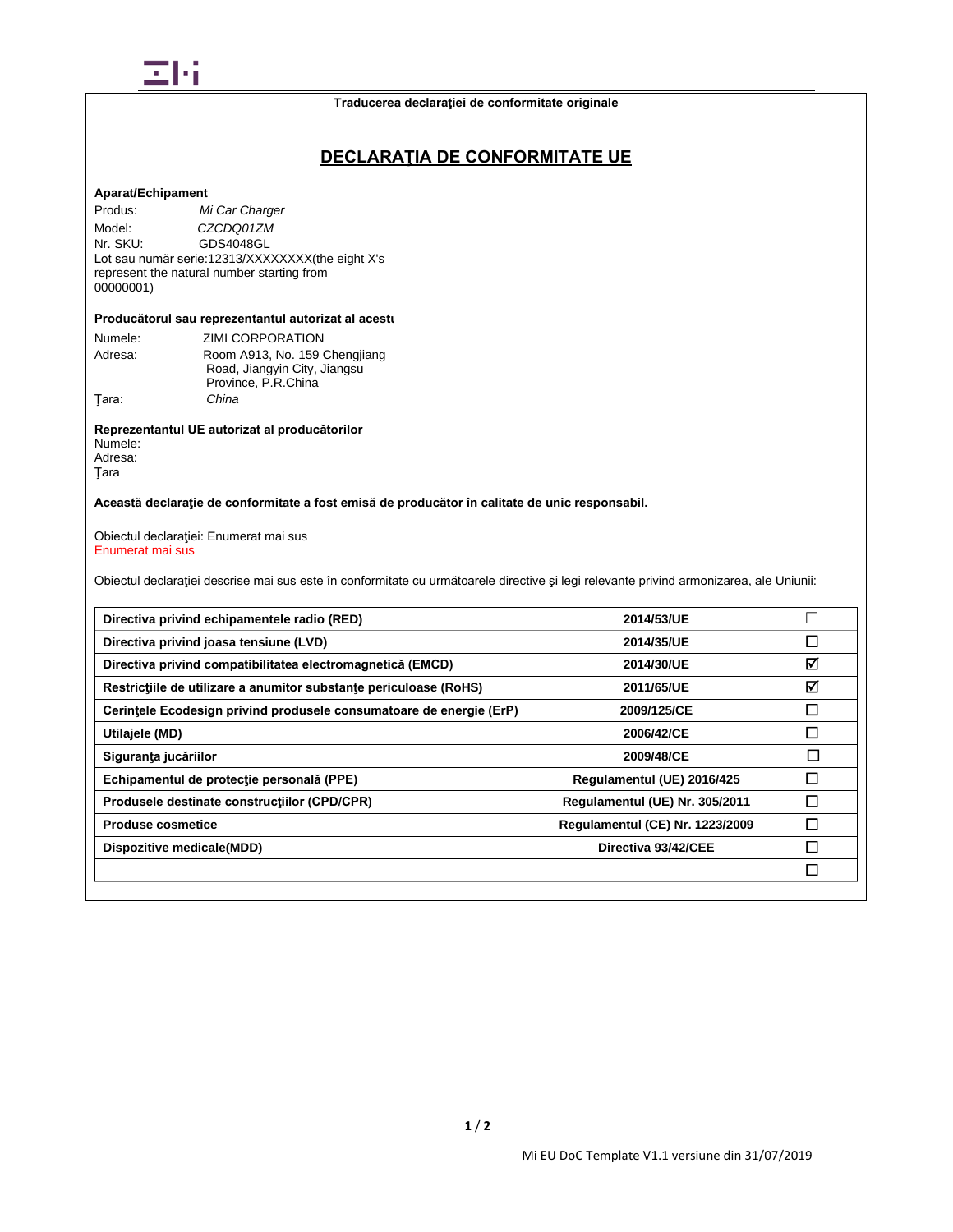

Referinţele la standardele armonizate relevante utilizate, inclusiv data standardului sau referinţele la alte specificaţii tehnice, inclusiv data specificaţiilor, în raport cu care este declarată conformitatea:

| <b>Standard armonizat</b> | Raport test nr. | <b>Laborator test</b>                                     |
|---------------------------|-----------------|-----------------------------------------------------------|
| EN 50498.2010             | 50130103 001    | TUV Rheinland(China) Ltd.                                 |
| EN 55032:2012             | 50130103 001    | TUV Rheinland(China) Ltd.                                 |
| EN 55035:2017             | 50130103 001    | TUV Rheinland(China) Ltd.                                 |
| EN 50581:2012             | TSNEC1501256201 | SGS-CSTC Standards Technical Services (Tianjing) Co., Ltd |
|                           |                 |                                                           |
|                           |                 |                                                           |
|                           |                 |                                                           |

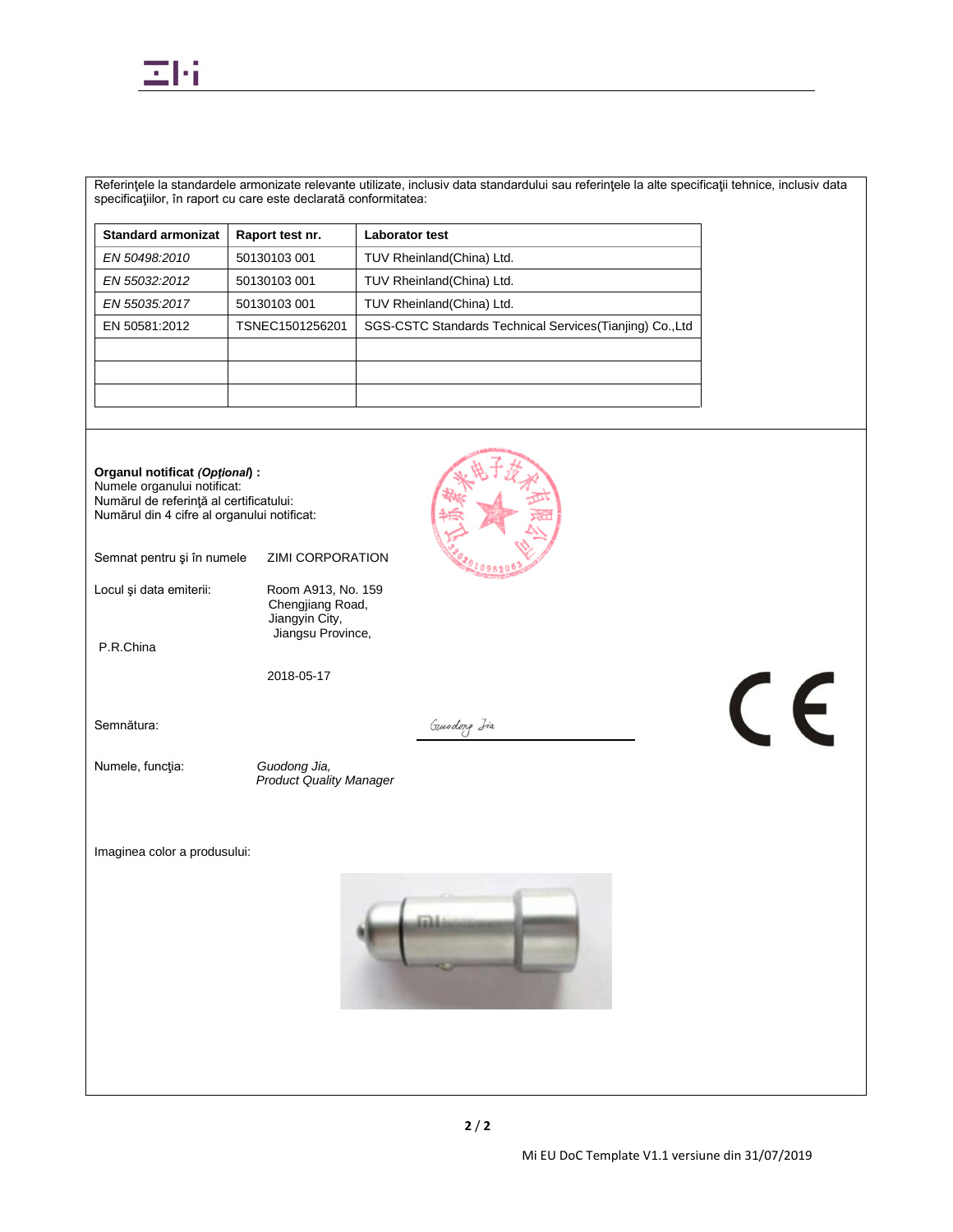

#### **Перевод оригинальной Декларации о соответствии**

## **ДЕКЛАРАЦИЯ ЕС О СООТВЕТСТВИИ**

### **Аппаратура/оборудование**

Изделие: *Mi Car Charger* Модель: *CZCDQ01ZM* GDS4048GL Номер партии или серийный номер:12313/XXXXXXXX(the eight X's represent the natural number starting from 00000001)

### **Производитель или его уполномоченный предс**

| Название: | ZIMI CORPORATION              |
|-----------|-------------------------------|
| Адрес:    | Room A913, No. 159 Chengjiang |
|           | Road, Jiangyin City, Jiangsu  |
|           | Province, P.R.China           |
| Страна:   | China                         |

**Официальный представитель производителя в ЕС** Название: Адрес: Страна

### **Ответственность за выпуск настоящей Декларации о соответствии полностью возлагается на производителя.**

#### Предмет декларации: Перечислено выше Перечислено выше

Предмет декларации, описанный выше, соответствует следующим Директивам по гармонизации ЕС и/или нормативно-правовым актам:

| Директива на радиооборудование (RED)                       | 2014/53/EC               |                          |
|------------------------------------------------------------|--------------------------|--------------------------|
| Директива на низковольтное оборудование (LVD)              | 2014/35/EC               | □                        |
| Директива на электромагнитную совместимость (EMCD)         | 2014/30/EC               | ☑                        |
| Ограничение использования некоторых опасных веществ (RoHS) | 2011/65/EC               | ☑                        |
| Требования к экодизайну энергосвязанных изделий (ErP)      | 2009/125/EC              | П                        |
| Безопасность машин и оборудования (MD)                     | 2006/42/EC               | $\overline{\phantom{a}}$ |
| Безопасность игрушек                                       | 2009/48/EC               | I                        |
| Средства индивидуальной защиты (СИЗ)                       | Стандарт (ЕС) 2016/425   | П                        |
| Строительная продукция (CPD/CPR)                           | Стандарт (ЕС) №305/2011  | $\overline{\phantom{a}}$ |
| Косметические изделия                                      | Стандарт (ЕК) №1223/2009 |                          |
| Медицинские устройства (MDD)                               | Директива 93/42/ЕЭС      |                          |
|                                                            |                          | □                        |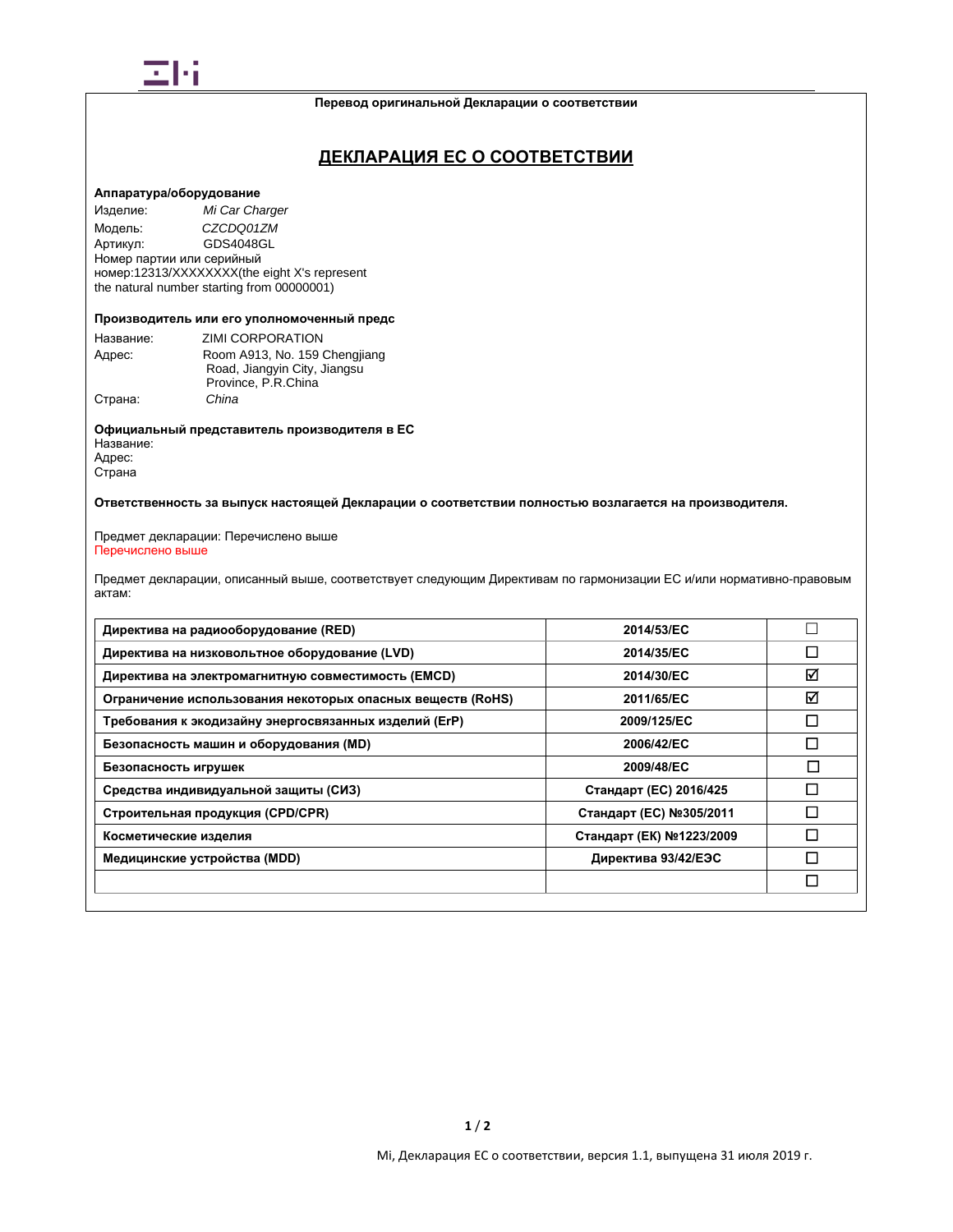

Ссылки на применимые стандарты гармонизации (включая дату принятия) и иные спецификации (включая дату создания), соответствие которым утверждается:

| № отчета об испытании | Испытательная лаборатория                                 |
|-----------------------|-----------------------------------------------------------|
| 50130103 001          | TUV Rheinland(China) Ltd.                                 |
| 50130103 001          | TUV Rheinland(China) Ltd.                                 |
| 50130103 001          | TUV Rheinland(China) Ltd.                                 |
| TSNEC1501256201       | SGS-CSTC Standards Technical Services (Tianjing) Co., Ltd |
|                       |                                                           |
|                       |                                                           |
|                       |                                                           |
|                       |                                                           |

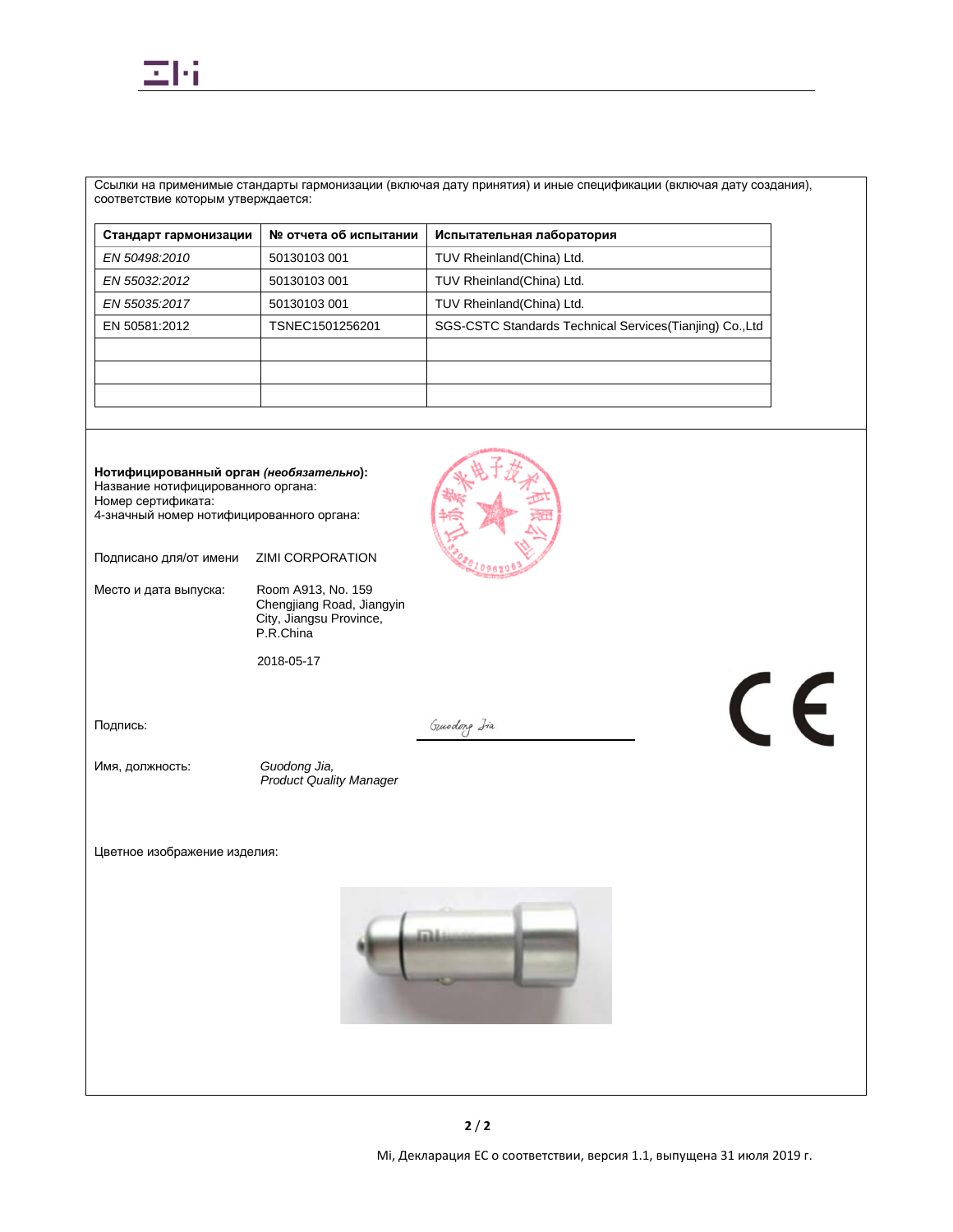

## **Orijinal Uygunluk Beyanının çevirisi**

## **AB UYGUNLUK BEYANI**

## **Cihaz/Ekipman**

Ürün: *Mi Car Charger* Model: *CZCDQ01ZM*<br>SKU No.: GDS4048GL GDS4048GL Parti veya Seri Numarası:12313/XXXXXXXX(the eight X's represent the natural number starting from 00000001)

## **Üretici veya üreticinin yetkili temsilcisi:**

| Adı:   | ZIMI CORPORATION              |
|--------|-------------------------------|
| Adres: | Room A913, No. 159 Chengjiang |
|        | Road, Jiangyin City, Jiangsu  |
|        | Province, P.R.China           |
| Ülke:  | China                         |

## **Üreticinin yetkili AB Temsilcisi**

Adı: Adres: Ülke

## **Bu uygunluk beyanı, üreticinin yegane sorumluluğu altında yayınlanmıştır.**

Beyan konusu: Yukarıda listelenmiştir Yukarıda listelenmiştir

Yukarıda belirtilen beyanın konusu, aşağıdaki ilgili AB uyumlaştırma direktifleri ve/veya mevzuatları ile uyumludur:

| Radyo Ekipmanı Direktifi (RED)                                | 2014/53/AB                      | $\mathbf{L}$ |
|---------------------------------------------------------------|---------------------------------|--------------|
| Alcak Gerilim Direktifi (LVD)                                 | 2014/35/AB                      | □            |
| Elektromanyetik Uyumluluk Direktifi (EMCD)                    | 2014/30/AB                      | ☑            |
| Belirli tehlikeli maddelerin kullanımının kısıtlanması (RoHS) | 2011/65/AB                      | ☑            |
| Enerjiyle ilgili ürünler için Ecodesign Gereklilikleri (ErP)  | 2009/125/AT                     | □            |
| <b>Makineler (MD)</b>                                         | 2006/42/AT                      | П            |
| Oyuncak güvenliği                                             | 2009/48/AT                      | $\Box$       |
| Kişisel koruyucu ekipman (KKE)                                | 2016/425 Sayılı Düzenleme (AB)  | П            |
| İnşaat ürünleri (CPD/CPR)                                     | 305/2011 Sayılı Düzenleme (AB)  | П            |
| Kozmetik ürünler                                              | 1223/2009 Sayılı Düzenleme (AB) | П            |
| Tıbbi cihazlar (MDD)                                          | 93/42/AET Sayılı Direktifi      | П            |
|                                                               |                                 | □            |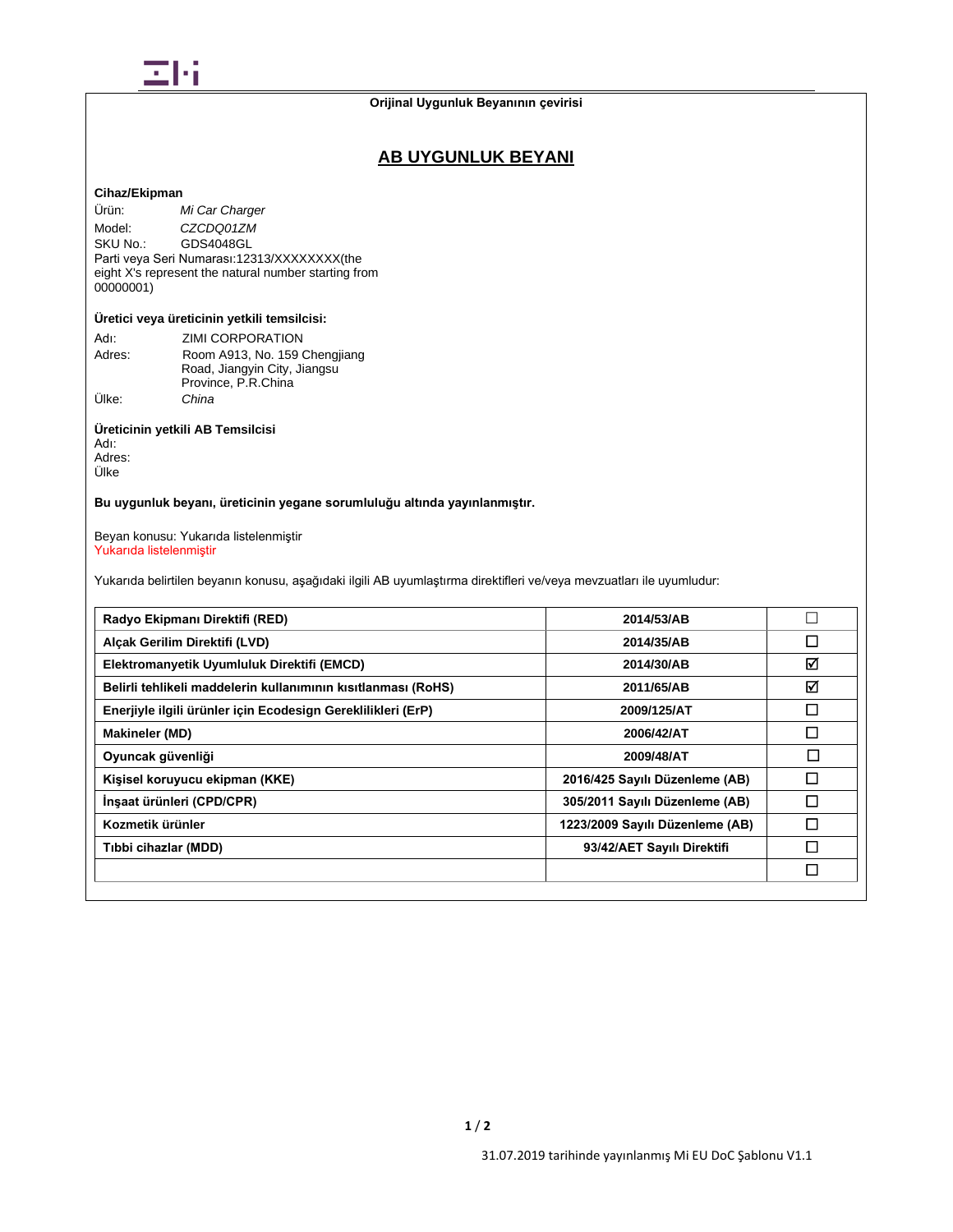

Uygunluğun beyan edildiği ilgili uyumlaştırılmış standartlara (standart tarihi dahil olmak üzere) atıflar veya diğer teknik özelliklere (teknik özellik tarihi dahil olmak üzere) atıflar:

| Test Raporu No. | <b>Test laboratuvari</b>                                  |
|-----------------|-----------------------------------------------------------|
| 50130103 001    | TUV Rheinland(China) Ltd.                                 |
| 50130103 001    | TUV Rheinland(China) Ltd.                                 |
| 50130103 001    | TUV Rheinland(China) Ltd.                                 |
| TSNEC1501256201 | SGS-CSTC Standards Technical Services (Tianjing) Co., Ltd |
|                 |                                                           |
|                 |                                                           |
|                 |                                                           |
|                 |                                                           |

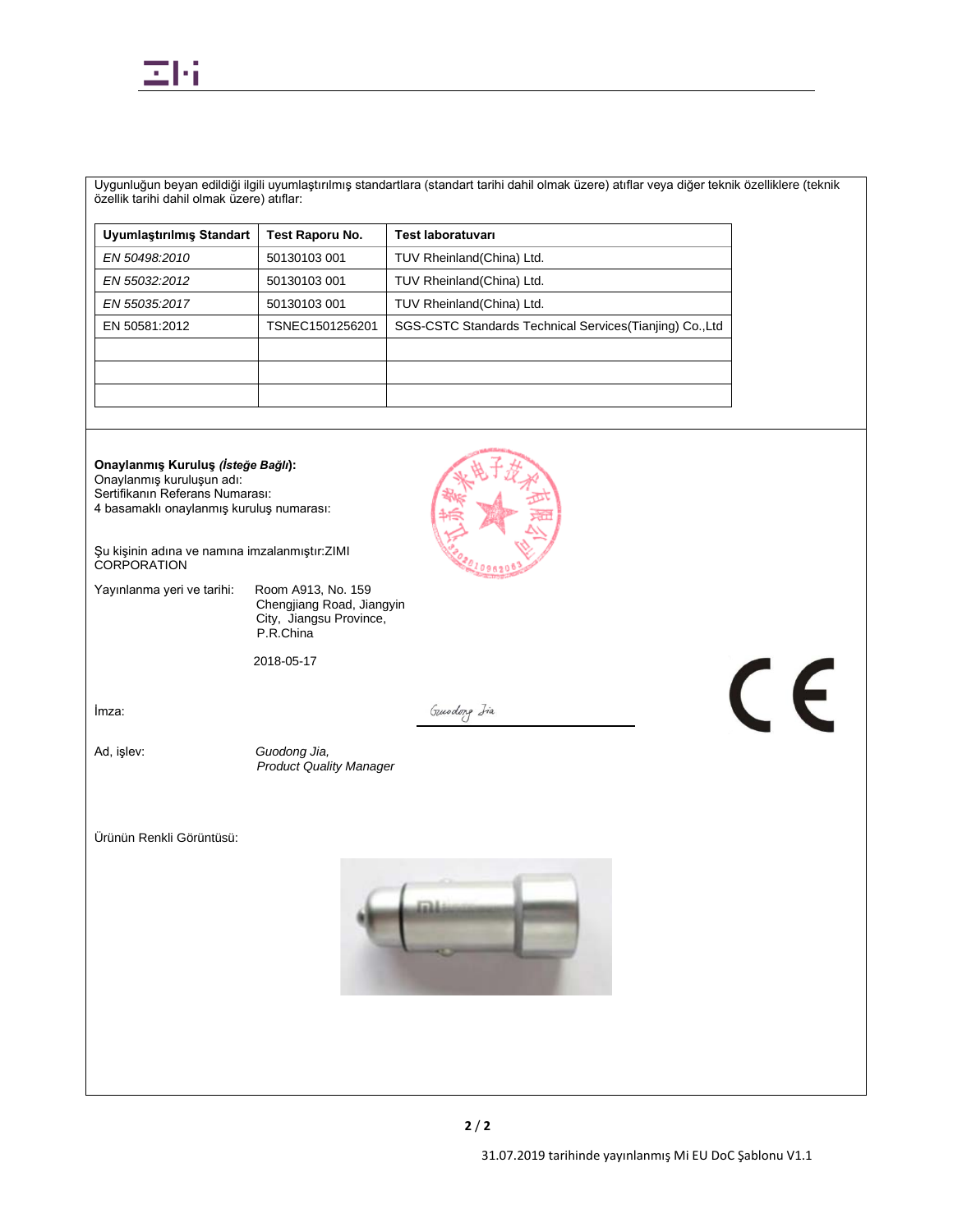

#### **Переклад оригінальної декларації про відповідність**

## **ДЕКЛАРАЦІЯ ПРО ВІДПОВІДНІСТЬ ДИРЕКТИВАМ ЄС**

### **Прилад / обладнання**

Продукт: *Mi Car Charger* Модель: *CZCDQ01ZM* Інвентарний №: Серійний номер або номер партії:12313/XXXXXXXX(the eight X's represent the natural number starting from 00000001)

#### **Виробник або його вповноважений представник**

| Назва:  | ZIMI CORPORATION          |  |
|---------|---------------------------|--|
| Адреса: | Room A913, No. 159        |  |
|         | Chengjiang Road, Jiangyin |  |
|         | City, Jiangsu Province,   |  |
|         | P.R.China                 |  |
| Країна: | China                     |  |

**Уповноважений представник виробника в країнах ЄС** Назва: Адреса: Країна:

**Цю декларацію про відповідність випущено під виключну відповідальність виробника.**

#### Предмет декларації: Зазначено вище Зазначено вище

Описаний вище предмет декларації виконує вимоги зазначених нижче відповідних директив, націлених на гармонізацію стандартів Союзу, та / або законів:

| Директива про радіообладнання (Radio Equipment Directive, RED)                                                             | 2014/53/EU                    |   |
|----------------------------------------------------------------------------------------------------------------------------|-------------------------------|---|
| Директива про низьковольтне обладнання (Low Voltage Directive,<br>LVD)                                                     | 2014/35/EU                    |   |
| Директива про електромагнітну сумісність (Electromagnetic<br><b>Compatibility Directive, EMCD)</b>                         | 2014/30/EU                    | ⊠ |
| Директива про обмеження вмісту небезпечних речовин (Restriction of<br>the use of certain hazardous substances, RoHS)       | 2011/65/EU                    | ☑ |
| Вимоги до екологічного проектування енергоспоживчої продукції<br>(Ecodesign Requirements for energy-related products, ErP) | 2009/125/EC                   | П |
| Директива про машинне обладнання (Machinery Directive, MD)                                                                 | 2006/42/EC                    | П |
| Директива про безпеку іграшок                                                                                              | 2009/48/EC                    |   |
| Директива про засоби індивідуального захисту (Personal protective<br>equipment, PPE)                                       | Регламент СС (EU) 2016/425    |   |
| Будівельна продукція (CPD/CPR)                                                                                             | Регламент ЄС (EU) № 305/2011  |   |
| Косметична продукція                                                                                                       | Регламент ЄС (ЕС) № 1223/2009 |   |
| Медичні прилади (MDD)                                                                                                      | Директива 93/42/ЕЕС           |   |
|                                                                                                                            |                               | П |